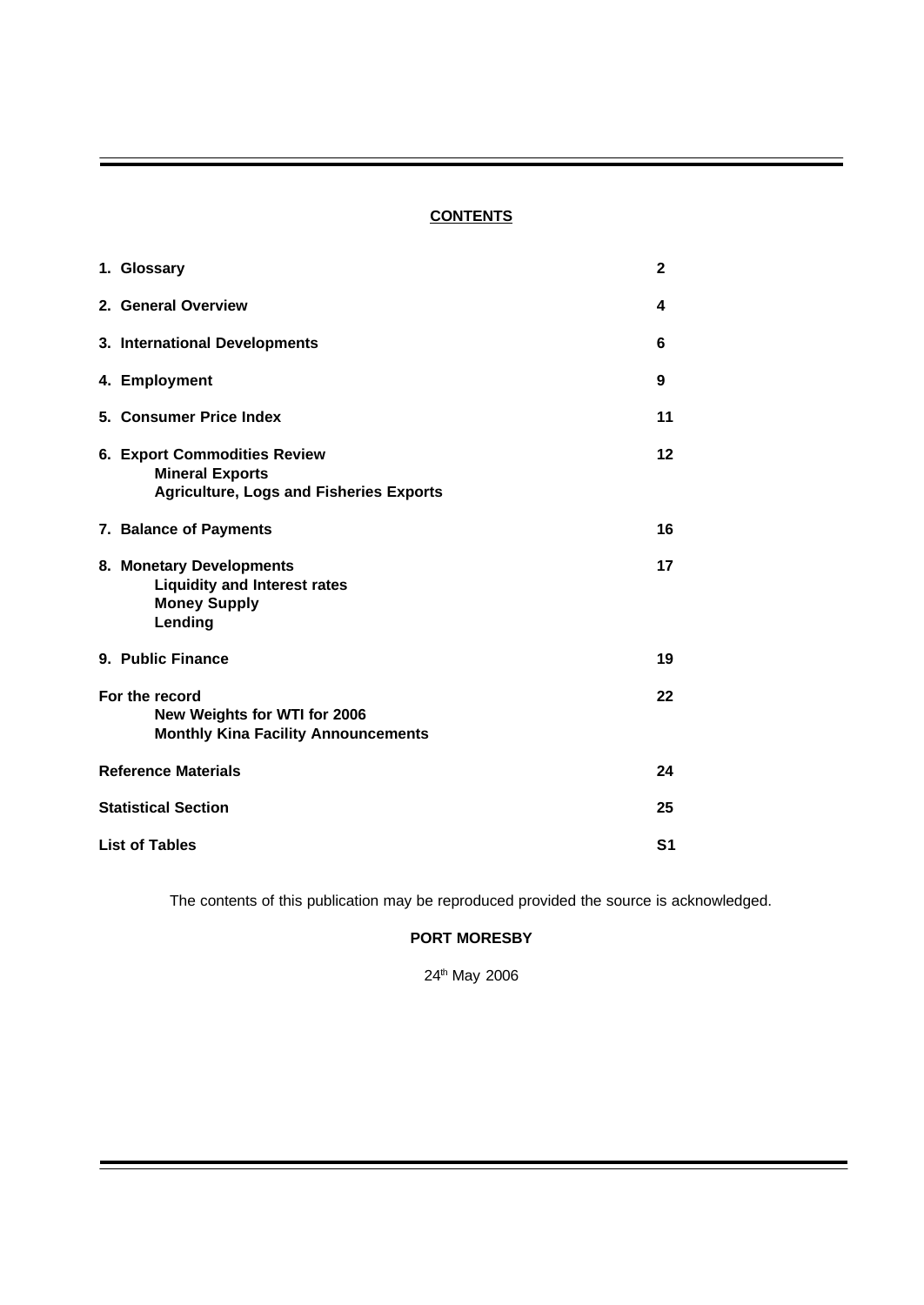# **1. GLOSSARY OF TERMS AND ACRONYMS**

| <b>Balance of Payments</b>                                         | A statistical statement that systematically summarises a country's<br>economic transactions with the rest of the world, over a specific time<br>period. It comprises the Current and Capital and Financial Accounts.                                                                              |  |  |
|--------------------------------------------------------------------|---------------------------------------------------------------------------------------------------------------------------------------------------------------------------------------------------------------------------------------------------------------------------------------------------|--|--|
| <b>Broad Money Supply (M3*)</b>                                    | Total volume of money comprising narrow money (M1*) and quasi<br>money in the economy at a point in time. See 'narrow' and 'quasi' money.                                                                                                                                                         |  |  |
| <b>Cash Reserve Requirement (CRR)</b>                              | A requirement imposed on commercial banks to hold cash as a percent-<br>age of total deposits and other prescribed liabilities at all times.                                                                                                                                                      |  |  |
| <b>Capital Account</b>                                             | Records all transactions that involves the receipts or transfers of capital<br>and acquisitions/disposal of non-produced, non-financial assets such<br>as purchase of production facilities, i.e. plants and machinery, etc.                                                                      |  |  |
| Central Bank Bill (CBB) <sup>1</sup>                               | A monetary policy instrument of the Central Bank used to manage<br>liquidity in the banking system by either inject ing or defusing it in order<br>to achieve a desired level of interest rate.                                                                                                   |  |  |
| <b>Current Transfers Account</b>                                   | This account records all foreign transactions that are not transfers of<br>capital and can not be repaid. These includes donations, gifts and grants,<br>superannuation funds and licensing fees.                                                                                                 |  |  |
| <b>Exchange Settlement Account (ESA)</b>                           | Accounts of the commercial banks with the Central Bank for settlement<br>transactions with each other.                                                                                                                                                                                            |  |  |
| <b>Exclusion-based CPI measure</b>                                 | An underlying inflation measure which involves zero weighting of volatile<br>sub-groups or items such as fruit & vegetables, betelnut and prices that<br>are largely determined by non-market (seasonal) forces, as well as<br>alcoholic drinks, cigarettes & tobacco, etc. See 'Underlying CPI'. |  |  |
| <b>Financial Account</b>                                           | Records all transactions associated with changes of ownership of<br>foreign financial assets such as holdings of monetary gold, special<br>drawing rights (SDR), claims on non-residents and foreign liabilities.                                                                                 |  |  |
| <b>Headline Consumer Price Index (CPI)</b>                         | A measure of inflation as calculated and published quarterly by the<br>National Statistical Office (NSO), which measures the total price move-<br>ments in goods and services in the basket.                                                                                                      |  |  |
| <b>Income Account</b>                                              | Records transactions such as compensation of employees, which cover<br>wages, salaries, and other benefits in cash and kind, dividends and<br>interest earned on investments between PNG and the other countries.                                                                                 |  |  |
| <b>Inscribed Stock</b>                                             | A Government bond or debt instrument sold to the public for a maturity<br>term of one year or longer for Budget financing.                                                                                                                                                                        |  |  |
| Kina Facility Rate (KFR)                                           | Official benchmark rate used by the Bank of Papua New Guinea to signal<br>its monetary policy stance. The KFR is announced monthly by the<br>Governor and published in the newspapers and on the Bank's website.                                                                                  |  |  |
| <b>Liquid Assets</b>                                               | Assets of the commercial banks, which are near liquid form, comprising<br>cash, ESA balances, Treasury bills and Inscribed stocks less than 3 years<br>to maturity.                                                                                                                               |  |  |
| <b>Minimum Liquid Asset Ratio (MLAR)</b>                           | A prudential requirement imposed by the Central Bank on commercial                                                                                                                                                                                                                                |  |  |
| <sup>1</sup> (See 'For the Record: p.34 in the 2004 September QEB) |                                                                                                                                                                                                                                                                                                   |  |  |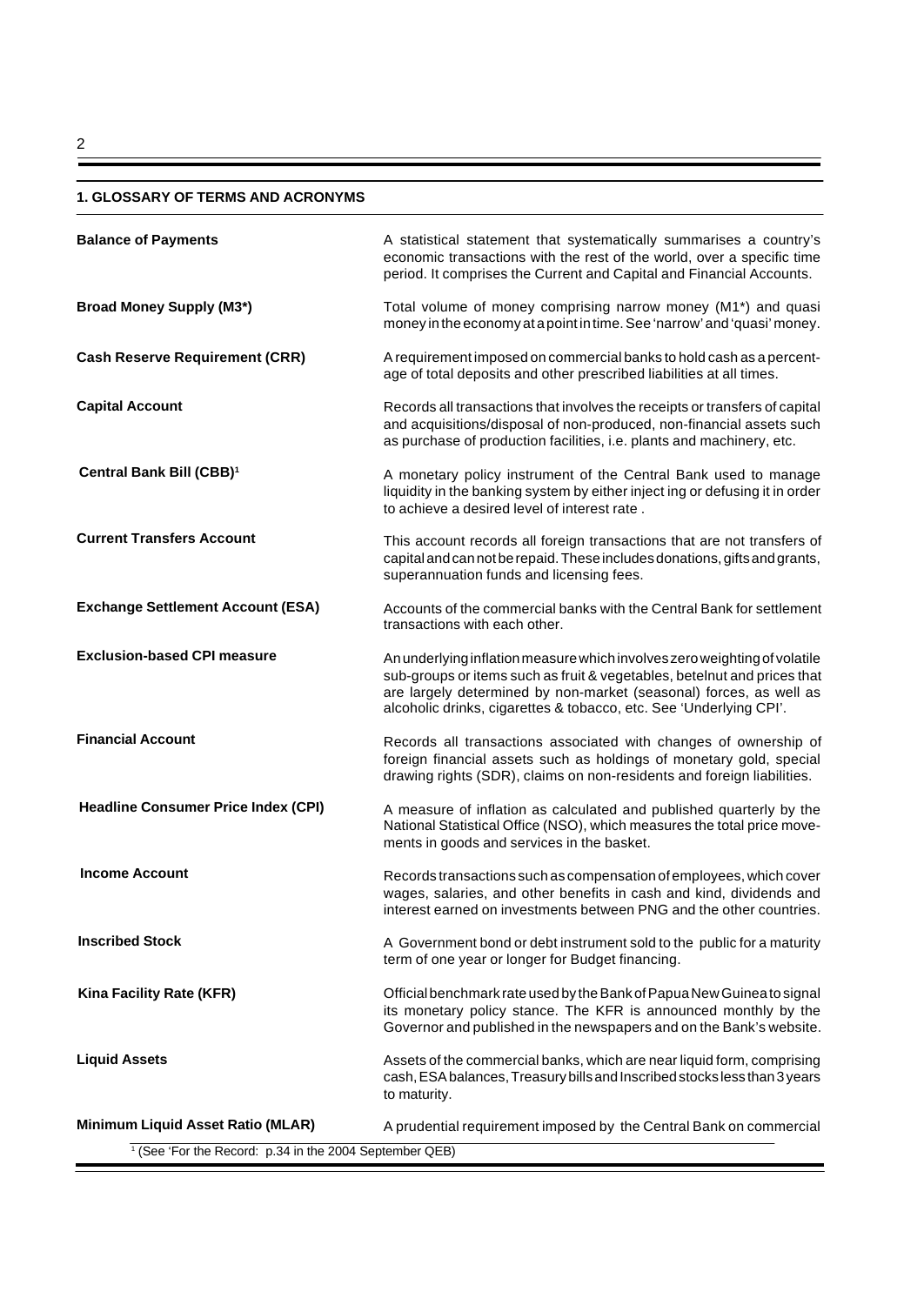|                                                                                                                                         | banks to hold liquid assets as a percentage of total deposits and other<br>prescribed liabilities at all times.                                                                                                                                       |
|-----------------------------------------------------------------------------------------------------------------------------------------|-------------------------------------------------------------------------------------------------------------------------------------------------------------------------------------------------------------------------------------------------------|
| <b>Monetary Base</b>                                                                                                                    | Comprised of currency held by the public and liquidity assets of the<br>commercial banks, including deposits held with the Central Bank under<br>the Repurchase Agreement Facility (RAF) or Repos.                                                    |
| <b>Narrow Money</b>                                                                                                                     | A component of total money supply that is considered liquid or can be<br>converted easily to cash on demand, and comprises of currency in<br>circulation (held outside the banking system) and demand deposits.                                       |
| <b>Open Market Operations (OMO)</b>                                                                                                     | Operations of liquidity management conducted by the Central Bank with<br>commercial banks and other financial intermediaries involving Govern-<br>ment securities, CBB, Repos and foreign exchange trading to influence<br>short-term interest rates. |
| Over the year CPI                                                                                                                       | Percentage change in the CPI of a quarter compared to the correspond-<br>ing quarter of the previous year (Also called 'annual' CPI).                                                                                                                 |
| <b>Portfolio Investment</b>                                                                                                             | Investments, mainly in equity and debt securities such as bonds and<br>notes, money market debt instruments and financial derivatives, as well<br>as long-term debt, equity and securities.                                                           |
| <b>Quasi Money</b>                                                                                                                      | A component of total money supply that is not easily convertible to cash<br>on demand and comprises of savings and term deposits.                                                                                                                     |
| <b>Repurchase Agreement Facility</b><br>(RAF)                                                                                           | An agreement between the commercial banks and the Central Bank to<br>sell and repurchase a Government security (e.g. Government Treasury<br>bills) for overnight to 14 days. Transactions can be collateralised or<br>unsecured (also called Repos).  |
| <b>Reserve Money</b>                                                                                                                    | A measure of money, which includes currency holdings of commercial<br>banks and their deposits at the Central Bank and money in circulation.                                                                                                          |
| <b>Tap Facility</b>                                                                                                                     | A facility conducted by the Central Bank for sale of Treasury bills and<br>Inscribed stocks to the public.                                                                                                                                            |
| <b>Temporary Advance Facility</b>                                                                                                       | A statutory mechanism stipulated under Section 54 of the Central Banking<br>Act 2000, that provides the National Government with access to short-<br>term financing to meet mismatches in revenue.                                                    |
| <b>Trade Account</b>                                                                                                                    | Records all economic transactions associated with merchandise exports<br>and imports of physical goods.                                                                                                                                               |
| Trade Weighted Index <sup>2</sup>                                                                                                       | The Trade Weighted Index (TWI) measures the value of the kina against<br>a basket of currencies of PNG's major trading partners.                                                                                                                      |
| <b>Treasury Bill</b>                                                                                                                    | Government security or debt instrument sold at a discount value, but<br>redeemed at face value on maturity for purposes of Budget financing. In<br>PNG, Treasury bills are issued for 28, 61, 91, 182 and 364 day maturities.                         |
| <b>Trimmed-mean CPI measure</b>                                                                                                         | A fixed proportion of prices at each end of the distribution of price changes<br>are zero weighted and the mean of the remaining price changes<br>recomputed. See also 'Underlying CPI'.                                                              |
| Underlying CPI (exclusion-based and<br>trimmed-mean CPI measures)<br><sup>2</sup> (See 'For the Record: p.24 in the 2005 September QEB) | A measure of inflation that excludes short-term volatile movements in<br>prices, such as seasonal factors, Government policy decisions and price<br>controlled items.                                                                                 |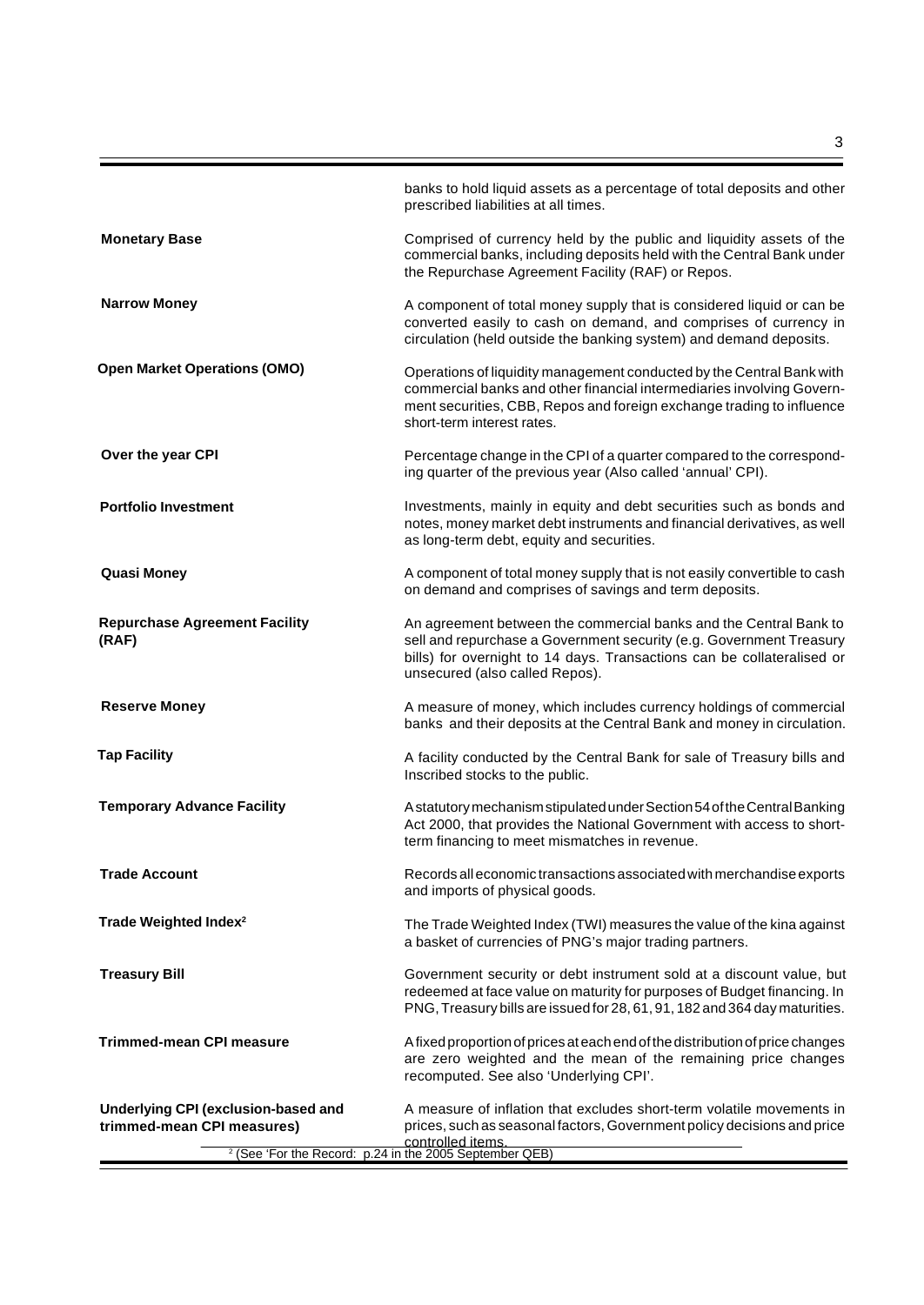## **2. GENERAL OVERVIEW**

The stable macroeconomic conditions and economic growth experienced in 2005 continued into the first quarter of 2006. There was a surplus in the current account underpinned by strong export performance from high international mineral prices and increased production. Despite the mild depreciation in the kina exchange rate during the March quarter, inflation outcomes were low reflecting the stability of the kina exchange rate in the second half of 2005 . The level of employment also increased across most sectors of the economy. This enabled the Bank of PNG to maintain a neutral monetary policy stance in the March quarter of 2006. Interest rates continued to remain low, reflecting the persistently high level of liquidity, while lending to the private sector continued to grow substantially. Whilst price stability has been achieved, the risks to this stability include the substantial increase in lending, the possibility of a fall in commodity prices and any slippages in fiscal management.

The Bank's Employment Index shows that the level of employment in the formal private sector grew by 8.1 percent over the year to March 2006. Excluding the mineral sector, the growth in employment was 8.0 percent. The level of employment increased in all the sectors except the transportation sector, with the agriculture/forestry/fisheries and construction sectors recording the largest increases. Employment levels increased in all regions.

Annual headline Consumer Price Index (CPI) inflation was 1.8 percent in the March quarter of 2006, compared to 4.6 percent in the December quarter of 2005. The lower headline inflation outcome was caused by large declines in the prices of seasonal products, alcoholic drinks, cigarettes and tobacco during the March quarter. By region, all surveyed urban centres recorded declines, except Rabaul.

Annual trimmed mean inflation was 1.5 percent in the March quarter of 2006, compared to 3.3 percent in the previous quarter. Annual exclusion-based inflation was 0.1 percent in the March quarter, compared to negative 1.4 percent in the December quarter of 2005. The low underlying inflation outcomes reflect the price stability achieved since 2003 as a result of the stable kina exchange rate and improved fiscal management of the Government.

During the March quarter of 2006, the kina depreciated mildly against all the other major currencies except the Australian dollar. Compared to the December quarter of 2005, the quarterly average kina exchange rate depreciated by 0.46 percent against the US dollar to 32.30 US cents and appreciated by 0.42 percent against the Australian dollar to 43.71 Australian cents. These movements resulted in the quarterly average Trade Weighted Index (TWI) depreciating by 0.31 percent during the March quarter.

Higher international prices for mineral exports and some of Papua New Guinea's agricultural export commodities resulted in a 34.3 percent increase in the weighted average kina price of exports in the March quarter of 2006, compared to the corresponding quarter of 2005. There was a 42.1 percent increase in the weighted average kina price of mineral exports. For the agricultural, forestry and marine product exports, the weighted average kina price declined by 2.9 percent. This was due to lower prices of cocoa, copra, copra oil, palm oil and tea.

The overall deficit in the balance of payments was K17 million in the March quarter of 2006, compared to a deficit of K255 million in the corresponding quarter of 2005. The improved outcome was due to a surplus in the current account, combined with a lower deficit in the capital and financial accounts.

The current account recorded a surplus of K83 million in the March quarter of 2006, compared to a deficit of K99 million in the corresponding quarter of 2005. This improvement reflected a higher trade surplus and lower net service payments.

The capital and financial accounts recorded a deficit of K143 million in the March quarter of 2006, compared to a deficit of K174 million in the corresponding period of 2005. This outcome was due to net loan repayments by mineral companies and the Government combined with a build up in the foreign currency account balances of mineral companies.

The level of gross foreign exchange reserves at the end of March 2006 was K2,299.5 (US\$757.1) million, sufficient for 5.5 months of total and 7.5 months of non-mineral import covers.

The Bank of Papua New Guinea maintained a neutral monetary policy stance during the March quarter of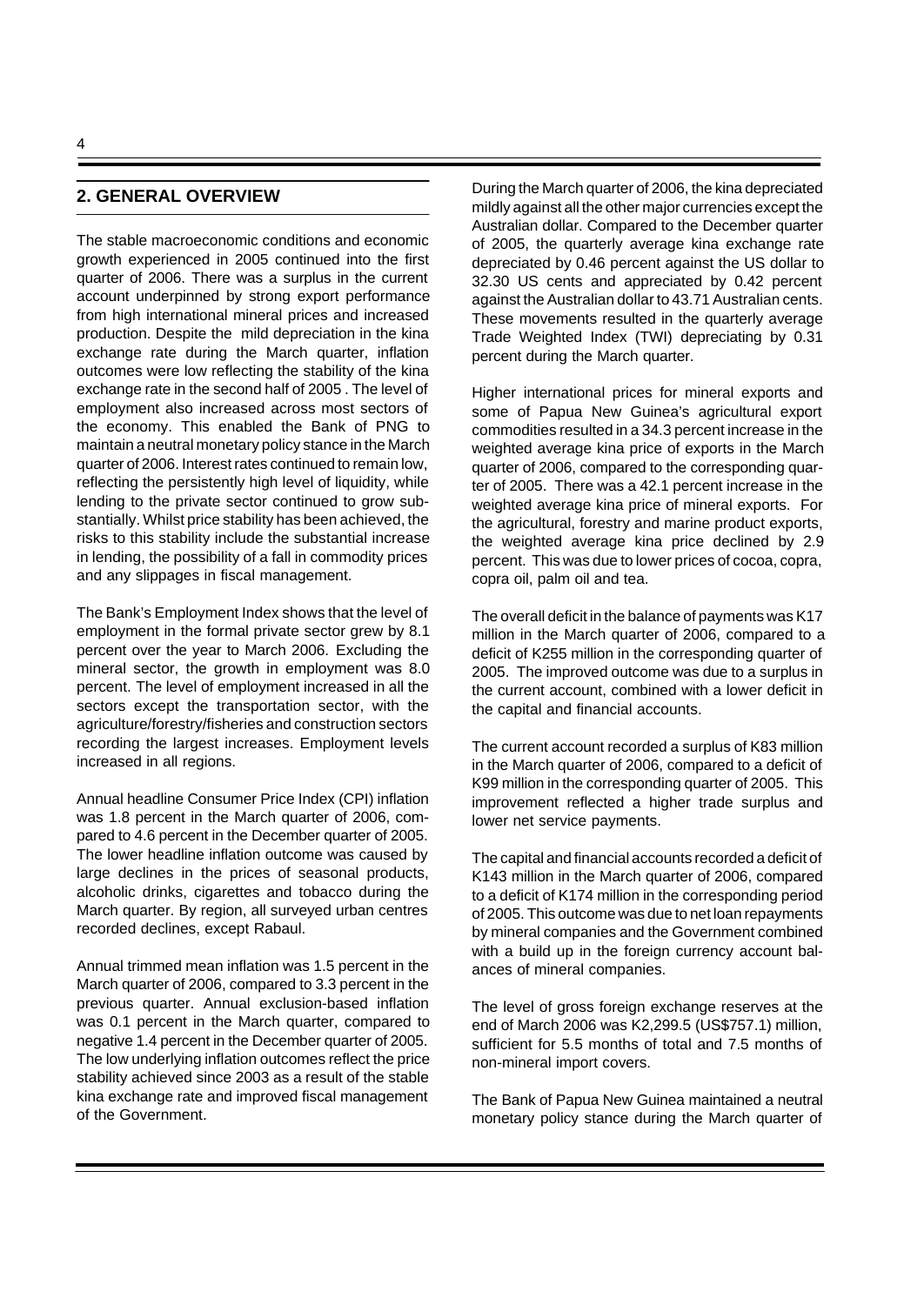2006 by keeping the Kina Facility Rate (KFR) unchanged at 6.0 percent. The dealing margins for the Repurchase Agreements (Repo) were also maintained at 300 basis points on both the buy and sell sides of the KFR. However, domestic interest rates trended downwards as a result of the continued high level of liquidity in the banking system.

The Bank continued to utilise Open Market Operation (OMO) instruments in the conduct of monetary policy in the March quarter of 2006. The Bank mainly used Central Bank Bills (CBB) and Reverse Repos in its attempt to diffuse the excess liquidity and stabilise domestic interest rates. Trading in the inter-bank market was active due to the uneven distribution of liquidity among banks. The Cash Reserve Requirement (CRR) and Minimum Liquid Assets Ratio (MLAR) were maintained at 3.0 percent and 25.0 percent, respectively, over the March quarter.

The average level of broad money supply (M3\*) increased by 3.8 percent in the first quarter of 2006, compared to an increase of 8.6 percent in the December quarter of 2005. The outcome was due to an increase of 6.5 percent in average net credit to the private sector, official entities and non-monetary financial institutions and a 0.5 percent increase in the average net foreign assets of the banking system. These more than offset a decline of 18.7 percent in average net credit to the Government. The average level of monetary base fell by 1.9 percent over the first quarter of 2006, compared to an increase of 3.7 percent in the December quarter of 2005. The decline reflected the lower average level of commercial banks' deposits with the Bank of PNG and a decline in holdings of currency by commercial banks.

Total domestic credit extended by the banking system to the private sector, official entities and non-monetary financial institutions increased by K113.5 million to K1,940.5 million, compared to an increase of K108.2 million during the corresponding quarter of 2005. Lending to the private sector and official entities increased by K131.5 million and K1.0 million, respectively, while lending to the non-monetary financial institutions decreased by K19.1 million. The growth in lending to the private sector was mainly to the manufacturing, transport and communication, building and construction and the private household sectors. The annualised growth in domestic credit, excluding the Central Government and advances under the price support scheme, was 28.1 percent in the first quarter of 2006.

Preliminary estimates of the fiscal operations of the National Government over the three months to March 2006 showed an overall deficit of K30.6 million, compared to a surplus of K128.3 million in the corresponding period of 2005. The deficit represents 0.2 percent of nominal GDP and resulted from higher expenditure, which more than offset an increase in revenue.

Total revenue, including grants, during the March quarter of 2006 was K713.3 million, 4.3 percent higher than the receipts collected in the corresponding period of 2005. This represents 15.1 percent of the budgeted revenue. The increase was a result of higher direct and indirect tax revenue, which more than offset a decline in non-tax revenue.

Total expenditure over the three months to March 2006 was K743.9 million, 33.8 percent higher than in the corresponding period of 2005, and represents 15.4 percent of the budgeted expenditure for 2006. The increase was influenced by higher recurrent and development expenditures.

As a result of these developments in revenue and expenditure, the Government recorded a deficit of K30.6 million in the first three months of 2006. The budget deficit and net external loan repayments of K65.7 million were financed through a net domestic borrowing of K96.3 million.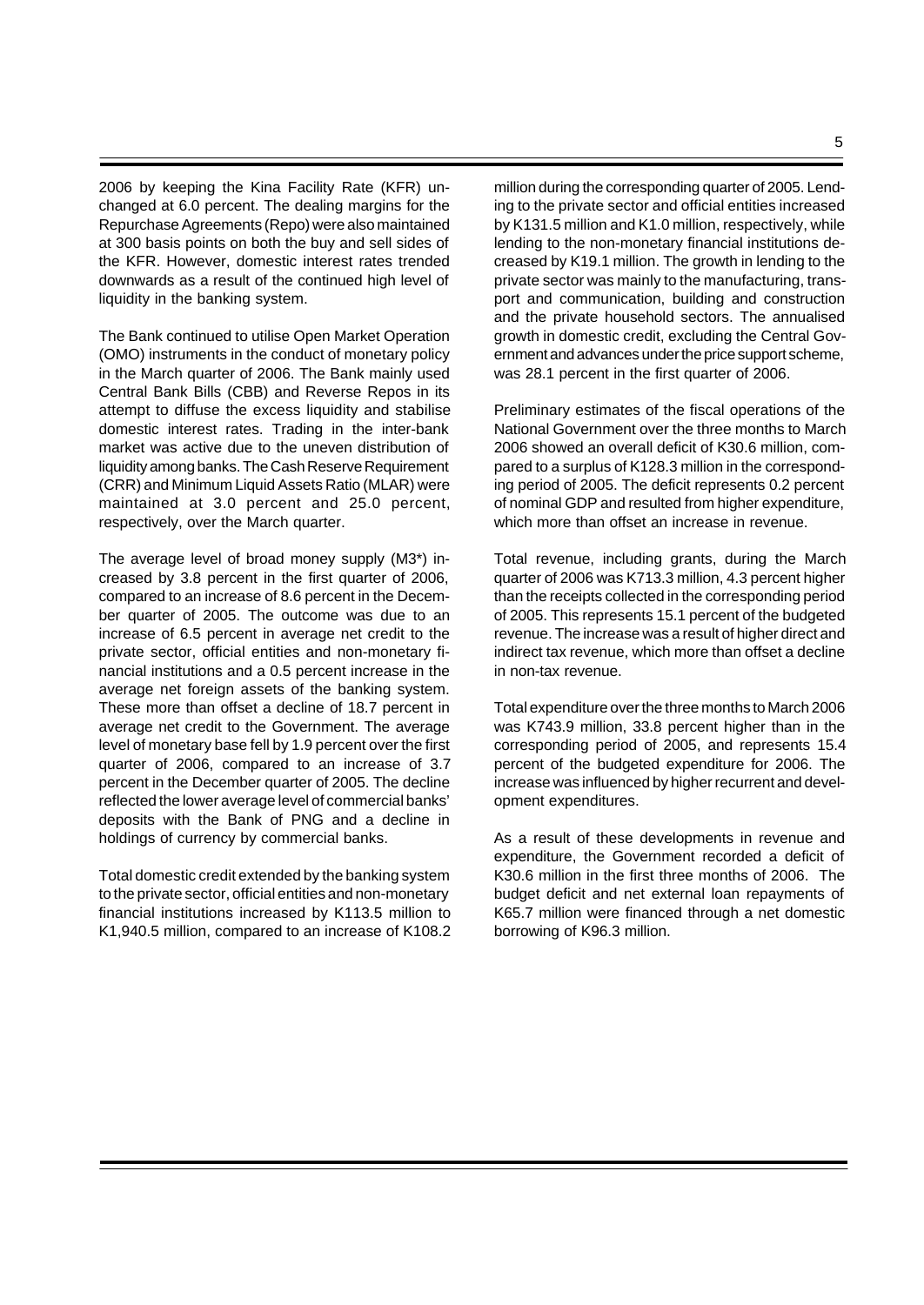# **3. INTERNATIONAL DEVELOPMENTS**

World economic growth as measured by real Gross Domestic Product (GDP) is projected to increase slightly in 2006, compared to 2005. The latest International Monetary Fund (IMF) forecast made in April 2006 is for a growth of 4.9 percent in 2006, compared to 4.8 percent in 2005. Inspite of high oil prices and natural disasters global growth continued to exceed expectations, partly aided by favourable financial market conditions and continued accommodative macroeconomic policies. However, expected economic growth differ between countries. The industrialised countries are expected to grow modestly, while strong growth is projected for Asia, particularly China, most emerging markets and developing countries. Major concerns for the global economy in 2006 are the global trade imbalance, the high oil prices and realignment of exchange rates over the medium term, with the US dollar expected to depreciate significantly from current levels.

On 9January 2006 gold price reached a 25-year high of US\$547 an ounce following speculations by the People's Bank of China to diversify its investment of foreign reserves, geopolitical tensions, and expectations that the US dollar would resume its downward trend this year. The People's Bank of China indicated that the State Reserves Bureau should optimise the investment of the country's foreign exchange reserves to other high yielding assets. This raised speculations that China maybe planning to diversify into gold investment. On 24 March 2006, the price of gold further increased to US\$559.50 surpassing the earlier record level.

In February, the European Union announced its decision to contain cheap imports from Asia by introducing antidumping duties of almost 20 percent on shoes from China and Vietnam. The duties will affect 8 percent of shoes sold in the European market.

In March, copper and zinc prices reached historical levels while silver price reached a 22-year high ahead of an expected announcement by the Securities and Exchange Commission, the US regulator on the launch of a silver-backed exchange-trade fund that would make it easier to gain exposure to the metal. Silver price peaked at US\$10.74 a troy ounce, while copper and zinc prices reached US\$5,281 a tonne and US\$2,582 a tonne respectively reflecting a decline in

stockpiles for both metals in warehouses registered with the London Metal Exchange.

Also in March, the IMF Managing Director Rodrigo de Rato made his fourth visit to sub-Saharan Africa, visiting Zambia and Equatorial Guinea. In Equatorial Guinea, he met with leaders from Ethiopia, Ghana, Malawi, Mozambique, Tanzania, Uganda and Zambia for a regional summit. He warned that economic growth in Africa needs to be raised above the current levels of 5 percent if they are to meet the Millennium Development Goals. He also urged the leaders to tackle corruption and ensure that increased aid flows were used effectively through policy frameworks that allowed resource flows to reach their targets, especially education and health – including measures to counter the HIV/AIDS pandemic.

In March, Japan suspended a soft loan of more than ¥3,000 (US\$25.7) billion to China. This followed disagreements between the two countries over territory, natural resources and their war time history.

In the US, real GDP grew by 3.5 percent over the year to March 2006, compared to 3.2 percent over the corresponding period in 2005. Real GDP grew by an annualised rate of 4.8 percent in the March quarter of 2006, recovering from its post-hurricane weakness. The growth was mainly associated with heavy purchases of durable goods, more federal government defense spending and increased business investment in equipment and software. The IMF forecast is for GDP to grow by 3.4 percent in 2006.

Industrial production increased by 3.6 percent in the year to March 2006, compared to an increase of 3.9 percent over the year to March 2005. With higher consumer spending on durable goods, retail sales increased by 6.2 percent in the year to March 2006, compared to an increase of 3.0 percent in the year to March 2005. The increase in economic activity resulted in a lower unemployment rate of 4.7 percent in March 2006, compared to 5.1 percent in March 2005.

Consumer prices rose by 3.4 percent in the year to March 2006, compared to an increase of 3.1 percent in the year to March 2005. Broad money supply increased by 4.7 percent in the year to March 2006, compared to an increase of 4.9 percent in the year to March 2005. To prevent the economy from overheating, the US Federal Reserve Board tightened monetary policy in the first quarter of 2006, increasing the federal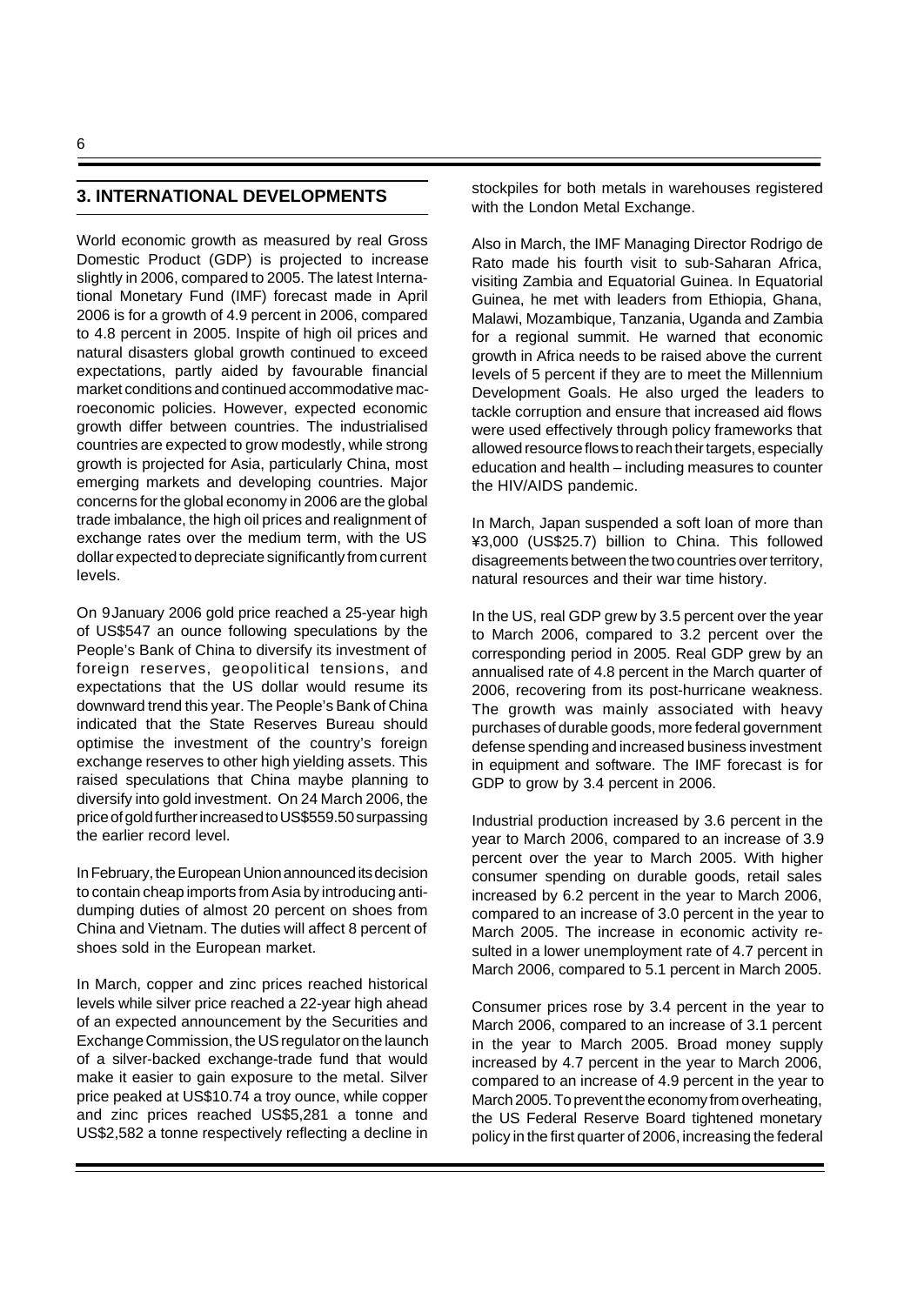funds rate from 4.25 percent in the December quarter of 2005 to 4.50 percent in February 2006.

The trade deficit was US\$782.1 billion in the year to March 2006, compared to a deficit of US\$665.2 billion in the year to March 2005. The increase reflected higher oil prices as well as the growing trade imbalance with Asia, particularly China and Japan. The US plans to apply more pressure on China to introduce a marketoriented exchange rate regime that would see the Chinese Renminbi appreciate against the US dollar.

In Japan, real GDP grew by 3.0 percent over the year to March 2006, compared to an increase of 1.2 percent over the year to March 2005. Real GDP grew by an annualised rate of 1.9 percent in the March quarter of 2006. The growth reflected a pick-up in domestic demand associated with higher personal and private consumption. It was also influenced by strong export performance and increased corporate capital investments. The IMF forecast is for GDP to grow by 2.8 percent in 2006.

Industrial production increased by 3.1 percent in the year to March 2006, compared to an increase of 1.1 percent in the year to March 2005. The increase reflected higher demand for transport equipment, electronics and paper products. Retail sales decreased by 0.2 percent in the year to February 2006, compared to an increase of 1.2 percent in the year to February 2005. With continued improvement in the economy, the unemployment rate fell slightly to 4.1 percent in March 2006 from 4.5 percent in March 2005, the lowest level in seven years.

Consumer prices increased by 0.3 percent in the year to March 2006, compared to a decrease of 0.2 percent in the year to March 2005. Core prices, excluding fresh food, rose by 0.5 percent, the fifth quarterly increase in a row. Broad money supply increased by 1.5 percent in the year to March 2006, compared to an increase of 4.9 percent in the year to March 2005. The Bank of Japan ended its zero interest rate policy in March following the increase in the CPI outcome, which indicated that inflation is beginning to set in after years of deflation.

The current account surplus was US\$166.7 billion in the year to March 2006, compared to a surplus of US\$170.1 billion in the year to March 2005. The surplus reflected remittance of profits of Japanese companies and increased exports of cars and electronic

#### products.

For the Euro area the IMF estimate is for GDP to grow by 2.0 percent in 2006. In the first quarter of 2006, the European Central Bank (ECB) maintained its benchmark Refinancing Rate at 2.25 percent. While threats of inflation from high oil prices and credit expansion remained a concern, the ECB monetary policy continued to support growth and employment creation activities by keeping interest rates low.

Consumer prices in the Euro area rose by 2.2 percent in the year to March 2006, compared to an increase of 2.1 percent in the year to March 2005. The unemployment rate in the 12-nation group declined to 8.1 percent in March 2006 from 8.8 percent in March 2005.

In Germany, real GDP grew by 1.4 percent in the year to March 2006, compared to a decline of 1.0 percent in the year to March 2005, mainly driven by an exportled recovery while domestic demand continue to remain subdued. Real GDP grew by an annualised rate of 1.6 percent in the March quarter of 2006. The IMF forecast is for GDP to grow by 1.3 percent in 2006.

Industrial production increased by 3.9 percent in the year to March 2006, compared to an increase of 1.6 percent in the year to March 2005. The increase was associated with improved international competitiveness and a significant increase in exports. Retail sales declined by 1.2 percent in the year to March 2006, compared to a decline of 0.7 percent in the year to March 2005. Optimism in the retail industry dropped significantly, setting back hopes that the export-led recovery was finally feeding through into a sustained pick-up in consumer spending. Lack of consumer spending was partly due to a fall in real wages. German export success boosted company profitability but there was little sign of the high unemployment level falling significantly. The unemployment rate was 11.4 percent in March 2006, compared to 12.0 percent in March 2005.

Despite the high oil prices inflation remained stable, with consumer prices increasing by 1.9 percent in the year to March 2006, compared to an increase of 1.8 percent in the year to March 2005.

The current account surplus was US\$108.4 billion in the year to March 2006, compared to a surplus of US\$109.0 billion in the year to March 2005, reflecting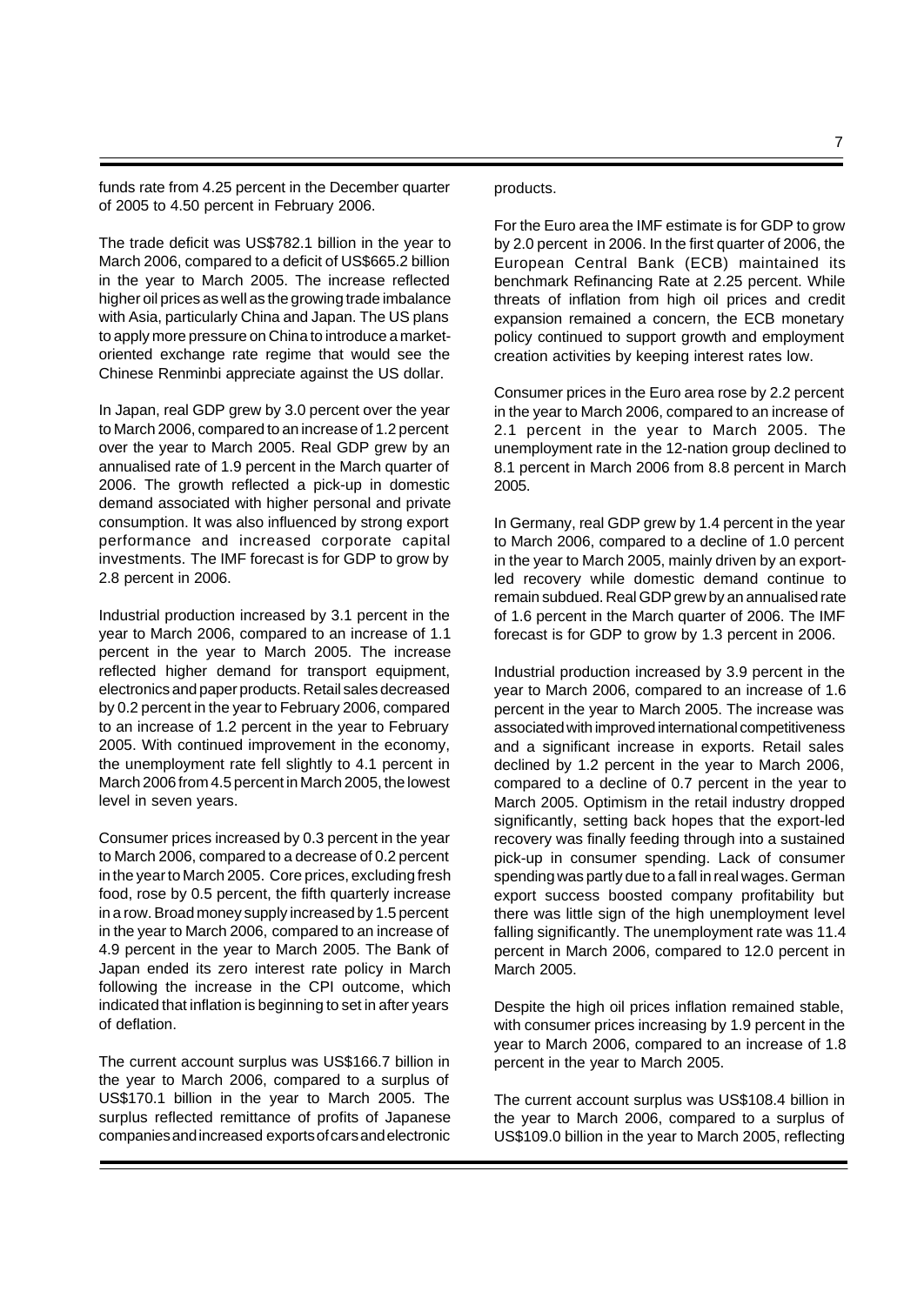the significant growth in exports.

In the United Kingdom (UK), real GDP increased by 2.2 percent in the year to March 2006, compared to an increase of 2.8 percent in the year to March 2005. The lower growth was attributed to a sharp slowdown in household spending however, companies picked up the slack to help the economy grow. The service sector which accounts for 73 percent of the economy also grew slightly by 0.8 percent. Real GDP grew by an annualised rate of 2.6 percent in the March quarter of 2006. The IMF forecast is for GDP to grow by 2.5 percent in 2006.

Industrial production increased by 0.3 percent in the year to March 2006, compared to a decline of 1.8 percent in the year to March 2005. The growth was due to the production of transport equipment and electrical and optical items to meet demand from abroad, which helped to increase exports by 4.7 percent. Retail sales increased by 2.6 percent in the year to March 2006, compared to an increase of 2.7 percent in the year to March 2005, reflecting the sharp slowdown in household spending. The unemployment rate increased to 5.2 percent in March 2006 from 4.7 percent in March 2005.

Consumer prices increased by 1.8 percent in the year to March 2006, compared to an increase of 1.9 percent in the year to March 2005. Broad money supply increased by 12.4 percent in the year to March 2006, compared to an increase of 10.4 percent in the year to March 2005. With inflation levels within the target range, the Bank of England maintained its benchmark Repo Rate at 4.50 percent in the March quarter of 2006.

The trade deficit was US\$123.0 billion in the year to March 2006, compared to a deficit of US\$108.9 billion in the year to March 2005. While exports increased by 4.7 percent, imports also rose by 5.5 percent resulting in the higher trade deficit.

For Australia, the IMF forecast is for GDP to grow by 2.9 percent in 2006. Growth is expected to be driven by strong global demand for commodity exports, high domestic spending and business investment. However, growth maybe adversely affected given little spare capacity in the economy, the tight labour market and solid growth in wages.

Retail sales increased by 2.7 percent in the year to March 2006, compared to an increase of 1.8 percent

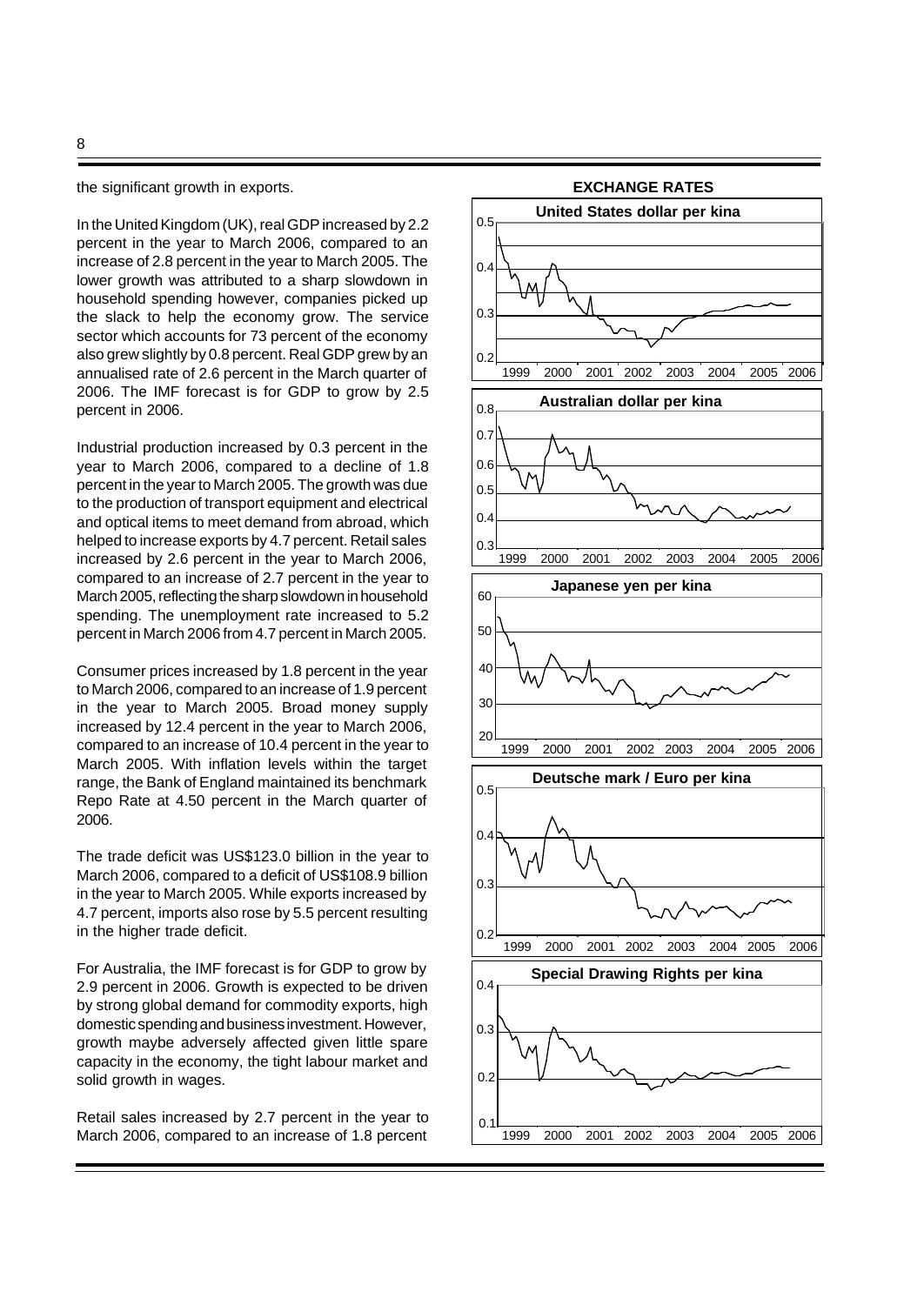in the year to March 2005. This resulted from strong household spending and house purchases for owneroccupation as well as cheaper imports and large discounting. The unemployment rate decline slightly to 5.0 percent in March 2006 from 5.2 percent in March 2005.

Consumer prices increased by 3.0 percent in the year to March 2006, compared to an increase of 2.4 percent in the year to March 2005. The increase was mainly due to high fuel prices, school fees, child-care fees, health-care costs and strong wage growth. Broad money supply increased by 9.1 percent in the year to March 2006, compared to an increase of 8.2 percent in the year to March 2005. Given the threat to inflation outlook the RBA increased its official cash rate to 5.50 percent in the March quarter of 2006 from 5.25 percent in the December quarter of 2005.

The trade deficit was US\$12.4 billion in the year to March 2006, compared to a deficit of US\$18.3 billion in the year to March 2005. The significant improvement in the trade deficit reflected high commodity prices and increased exports, mainly mineral exports to Asia.

During the March quarter of 2006 the US dollar depreciated against the euro and Japanese yen, while it appreciated against the Australian dollar. The quarterly average exchange rate depreciated by 1.2 percent against the euro and 1.3 percent against the Japanese yen, while it appreciated by 0.8 percent against the Australian dollar. The depreciation was mainly due to the on-going US current account and budget deficits. The potential for further depreciation of the US dollar stems from the on-going US current account deficit and the pressure from the US for China to realign its exchange rate to a market-based regime.

In the March quarter of 2006 the kina depreciated against the US dollar, pound sterling and yen, and appreciated against the Australian dollar. The average kina exchange rate depreciated by 0.46 percent against the US dollar to 32.30 US cents, 0.64 percent against the pound sterling and 0.71 percent against the yen. However, the average kina exchange rate appreciated by 0.42 percent against the Australian dollar to 43.71 cents. The improvement was associated with higher international prices for mineral and most agricultural commodities.

# **4. EMPLOYMENT**

According to the Bank's employment index, the level of employment in the formal private sector grew by 2.8 percent in the March quarter of 2006, compared to the December quarter of 2005. By industry, all sectors increased, except the retail/wholesale sector, with the agriculture/forestry/fisheries and building and construction sectors recording the highest growth. By region, the level of employment increased in all the regions. Over the year to March 2006, the level of total employment increased by 8.1 percent.

In the manufacturing sector, the level of employment increased by 1.1 percent in the March quarter of 2006, compared to the December quarter of 2005. The increase reflected the expansion of production capacity and new product lines by manufacturers, combined with higher casual employment. Over the year to March 2006, the level of employment increased by 8.0 percent.

In the building and construction sector, the level of employment increased by 6.0 percent in the March quarter of 2006, compared to the December quarter of 2005. The increase was due to work on the floatation plant for a mine, the redevelopment of a town market and higher casual employment. Over the year to March 2006, the level of employment increased by 15.2 percent.

In the agriculture/forestry/fisheries sector, the level of employment increased by 8.8 percent in the March quarter of 2006, compared to the December quarter of 2005. The growth reflected higher employment by coffee producers, increased palm oil and other agriculture production, the re-commencement of the bechede-mer harvesting season and higher casual employment. Over the year to March 2006, the level of employment increased by 15.3 percent.

In the transportation sector, the level of employment increased marginally by 0.7 percent in the March quarter of 2006, compared to the December quarter of 2005. Higher casual employment, recruitment of management trainees and increased activity by some transport companies were offset by a reduction in employment following the retrenchment exercise undertaken by a third-level airline. Over the year to March 2006, the level of employment declined by 3.2 percent.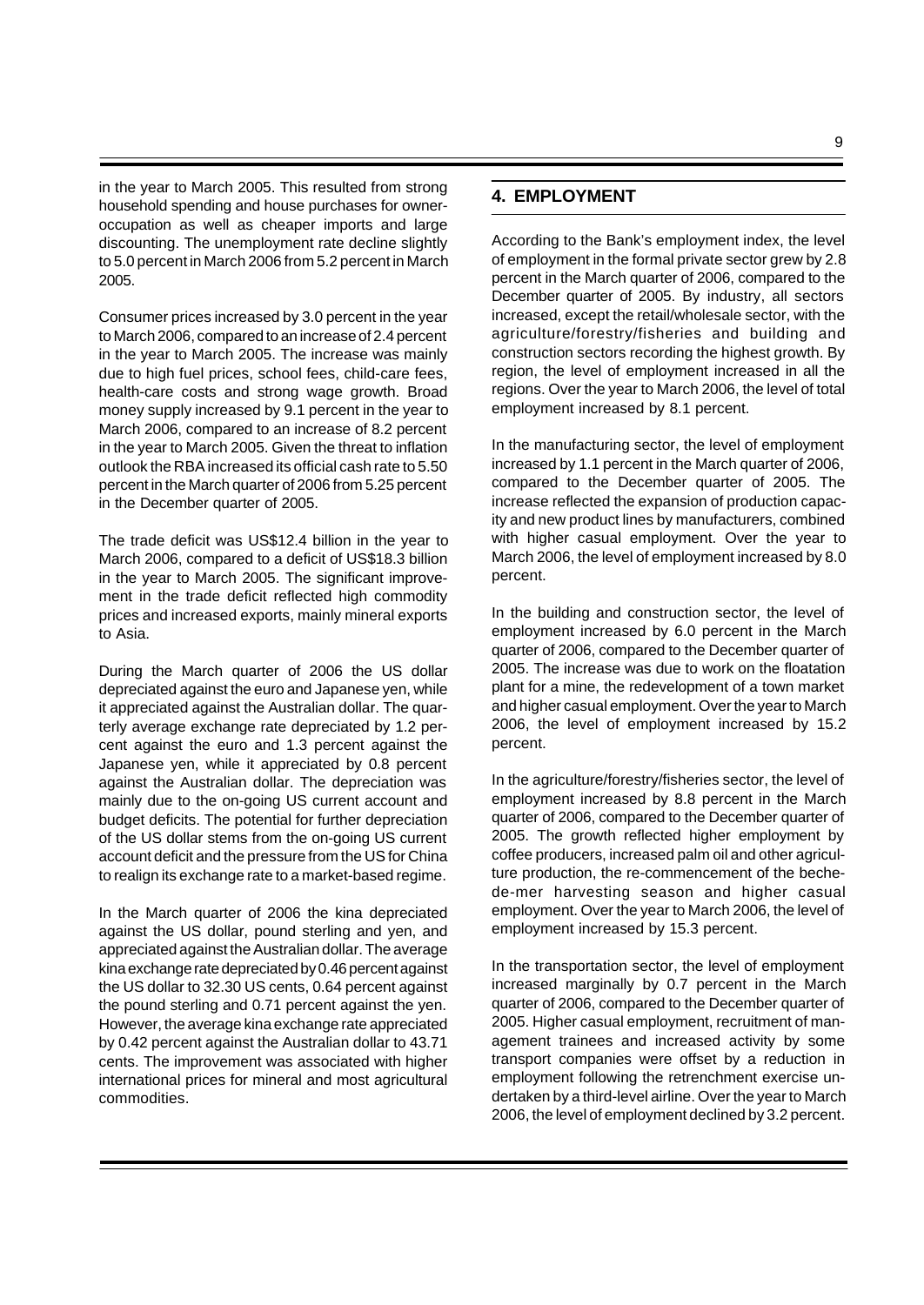In the financial/business and other services sector, the level of employment increased by 0.2 percent in the March quarter of 2006, compared to the December quarter of 2005. Higher employment by the hotel, financial and real estate companies offset a decline by the security companies and other services sector. Over the year to March 2006, the level of employment remained unchanged.

In the retail/wholesale sector, the level of employment decreased by 2.3 percent in the March quarter of 2006, compared to the December quarter of 2005. The decrease mainly reflected the laying-off of casual employees after the Christmas festive season. Over the year to March 2006, the level of employment increased by 5.5 percent.

In the mineral sector, the level of employment increased by 1.7 percent in the March quarter of 2006, compared to the December quarter of 2005. The increase reflected the construction work on roads at a new mine site and recruitment of university graduates by a mineral company. Over the year to March 2006, the level of employment increased by 8.1 percent.

By region, all the regions recorded higher employment in the March quarter of 2006, compared to the December quarter of 2005. In the NCD, employment increased by 1.0 percent due to higher employment in the building and construction, transportation and financial/ business and other services sector. The increase in the building and construction sector reflected higher casual employment for on-going contracts in the NCD and for mine sites in the Highlands and Islands regions. Higher casual employment and the merger of two accounting firms resulted in the increase in the financial/business and other services sector. The increase in the transportation section reflected the hiring of management trainees by an airline and drivers by a trucking firm, as well as increased activity by an air-charter company. Over the year to March 2006, the level of employment increased by 4.2 percent.

In the Southern region, the level of employment increased by 4.0 percent in the March quarter of 2006, compared to the December quarter of 2005. Higher employment levels were recorded in the agriculture/ forestry/fisheries, building and construction, retail and transportation sectors. The increase in the agriculture/



forestry/fisheries sector reflected higher production in the palm oil, fisheries and forestry industries, combined with the re-commencement of the beche-de-mer harvesting season. Increased work in the mining industry contributed to the increase in the building and construction sector. Higher casual employment and workers for a recording studio resulted in the increase in the retail sector. The hiring of security guards and casual employees accounted for the increase in the other services sector. Over the year to March 2006, the level of employment increased by 12.4 percent.

In the Highlands region, the level of employment grew by 6.1 percent in the March quarter of 2006, compared to the December quarter of 2005. There were increases in the agriculture, manufacturing and financial/business and other services sectors. The increase in the agriculture sector reflected higher employment by coffee producers, while in the building and construction sector, the redevelopment of a town market more than offset the decline following the completion of contracts. Higher employment by hotels, legal and accounting firms contributed to the increase in the financial/ business and other services sector. Over the year to March 2006, the level of employment grew by 11.7 percent

In the Morobe region, the level of employment increased by 1.5 percent in the March quarter of 2006, compared to the December quarter of 2005, with increases mainly in the retail/wholesale, manufacturing and building and construction sectors. Higher employment in the retail/wholesale sector reflected the acquisition of a retailer by another, opening of new

 $^{\rm 3}$ The dotted vertical line indicates a break in series from 2002. See "For the Record" in the March 2003 QEB on page 31 and the September 2005 QEB on page 29.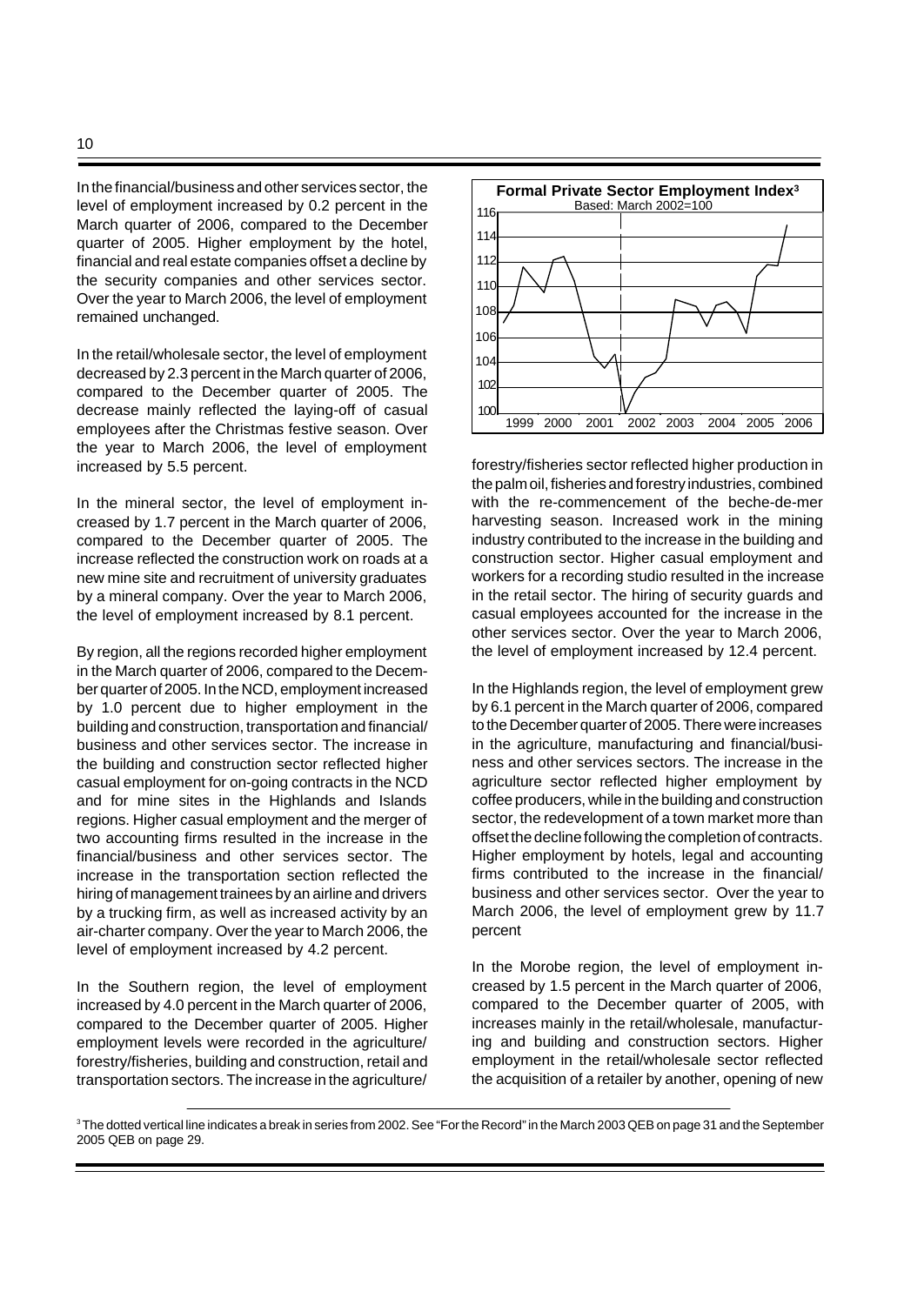agencies and casual employment. Higher casual employment for on-going contract work accounted for the increase in the building and construction sector. The decline in the agriculture/forestry/fisheries sector was due to the down-sizing of a fishing company and reduced work due to the maintenance of vessels by another company. Over the year to March 2006, the level of employment increased by 8.4 percent.

In the Momase region, the level of employment increased marginally by 0.4 percent in the March quarter of 2006, compared to the December quarter of 2005. There was higher employment in the manufacturing, building and construction, transportation and mining sectors. The increase in the manufacturing sector reflected higher production by a cannery, casual employment for expansion work on a factory and sugar harvesting. Higher employment in the building and construction sector was due to casual employees for on-going contracts, while increased employment by a third-level airline accounted for the growth in the transportation sector. Over the year to March 2006, the level of employment grew by 4.1 percent.

In the Islands region, the level of employment increased by 4.6 percent in the March quarter of 2006, compared to the December quarter of 2005. There were increases in the wholesale, agriculture/forestry, building and construction, manufacturing and transportation sectors. Higher employment in the retail/ wholesale sector was due to opening of new outlets by a company in Kimbe. The increase in the agriculture/ forestry sector reflected casual employment by palm oil companies, due to higher production as well as higher casual employment for additional work in preparation for the change in ownership of one of the companies. Casual employment for on-going contracts contributed to the increases in both the building and construction and manufacturing sectors. Higher employment by a land transportation company accounted for the increase in the transportation sector. Over the year to March 2006, the level of employment increased by 8.3 percent.

# **5. CONSUMER PRICE INDEX**

The Consumer Price Index (CPI) declined by 3.8 percent in the March quarter of 2006, following an increase of 4.3 percent in the December quarter of 2005. The substantial quarterly deflation was driven by

price falls in the 'Food' and 'Drinks, tobacco and betelnut' expenditure groups. These falls were mainly caused by lower prices of fruits and vegetables, alcoholic drinks, cigarettes, tobacco and betelnut. By urban area prices fell in all towns other than Rabaul. The annual headline inflation rate for the March quarter of 2006 was 1.8 percent, compared to 4.6 percent in the December quarter of 2005.

The CPI for the 'Food' expenditure group declined by 1.7 percent in the March quarter of 2006, compared to an increase of 2.0 percent in the December quarter of 2005. The decline was driven by fruits and vegetables prices, which decreased by 17.5 percent during the March quarter. Cereals prices rose by 3.8 percent and meat and fish prices increased by 2.4 percent. The group contributed negative 0.7 percentage points to the overall quarterly movement in the CPI.

The CPI for the 'Drinks, tobacco and betelnut' expenditure group fell by 12.4 percent in the March quarter of 2006, compared to an increase of 14.2 percent in the December quarter of 2005. The fall was driven by betelnut prices, which declined by 40.4 percent combined with lower prices of soft drinks, alcoholic drinks, cigarettes and tobacco. The group contributed negative 2.5 percentage points to the overall quarterly movement in the CPI.

The CPI for the 'Clothing and footwear' expenditure group increased by 1.4 percent in the March quarter of 2006, compared to a fall of 0.2 percent in the December quarter of 2005. The rise was due to price increases of 5.3 percent for other clothing and footwear and 3.2 percent for women's and girl's clothing. The group contributed 0.1 percentage points to the overall quarterly movement in the CPI.

The CPI for the 'Rents, council charges, fuel and power' expenditure group increased by 3.9 percent in the March quarter of 2006, compared to an increase of 3.8 percent in the December quarter of 2005. The rise was driven by an increase of 7.9 percent in the price of fuel and power, which more than offset a fall of 2.3 percent in council charges. The group contributed 0.3 percentage points to the overall quarterly movement in the CPI.

The CPI for the 'Household equipment and operations' expenditure group fell by 3.7 percent in the March quarter of 2006, compared to a fall of 2.4 percent in the December quarter of 2005. The fall was driven by price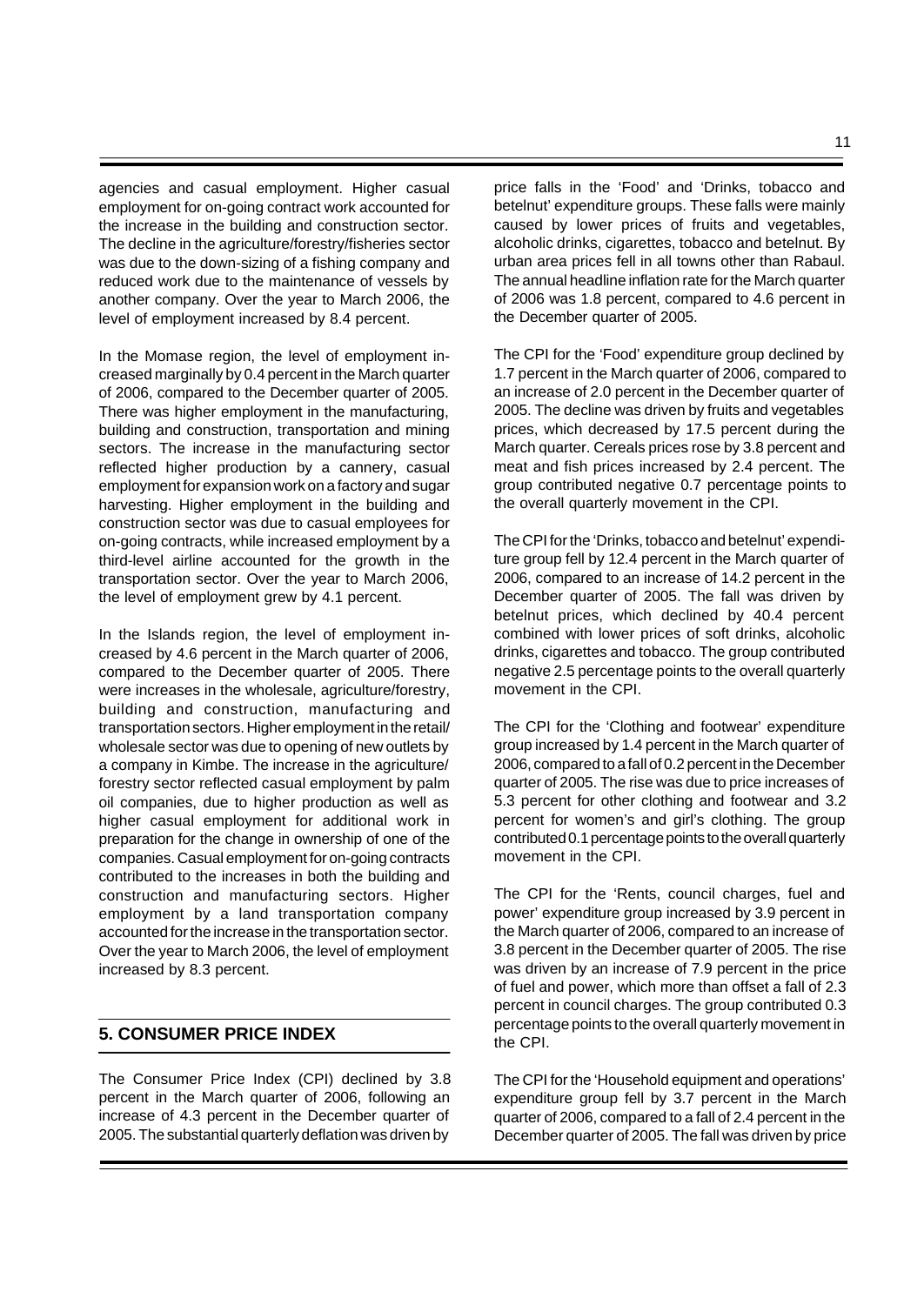

decreases of 4.9 percent for semi-durable goods and 8.7 percent for durable goods. The group contributed negative 0.2 percentage points to the overall quarterly movement in the CPI.

The CPI for the 'Transport and communication' expenditure group increased by 1.0 percent in the March quarter of 2006, compared to a fall of 0.2 percent in the December quarter of 2005. The largest quarterly price movement in the 'Transport and communication' group was for airline, PMV and taxi fares, which rose by 17.4 percent. Telephone and postal charges also increased by 3.9 percent, while the cost of motor vehicle purchases fell by 3.4 percent. The group contributed 0.1 percentage points to the overall quarterly movement in the CPI.

The CPI for the 'Miscellaneous' expenditure group increased by 0.2 percent in the March quarter of 2006, compared to negative 0.3 percent in the December quarter of 2005. The marginal rise was the result of an increase of 4.7 percent in the price of entertainment and cultural items, just outweighing falls of 5.8 percent in the cost of medical and health care and 6.3 percent in the price of other goods. While the group's CPI increased slightly, it had no impact on the overall quarterly movement in the CPI.

By urban centres, only Rabaul recorded a price increase in the March quarter of 2006. In Rabaul prices increased by 2.1 percent following an increase of 0.2 percent in the December quarter of 2005. Port Moresby, Lae, Goroka and Madang all recorded price falls. In Port Moresby prices fell by 5.5 percent, compared to an increase of 6.4 percent in the December quarter of 2005. In Madang prices fell by 5.0 percent, compared

to an increase of 0.7 percent in the previous quarter. In Goroka prices fell by 3.9 percent, compared to an increase of 9.9 percent in the previous quarter. The smallest price fall was in Lae where prices fell by 2.0 percent, compared to an increase of 0.5 percent in the previous quarter.

Trimmed mean inflation was zero percent in the March quarter of 2006, compared to 0.1 percent in the December quarter of 2005. Annual trimmed mean inflation was 1.5 percent in March 2006, compared to 3.3 percent in December 2005.

Exclusion-based inflation was 0.3 percent in the March quarter of 2006, compared to negative 1.7 percent in the December quarter of 2005. Annual exclusionbased inflation was 0.1 percent in March 2006, compared to negative 1.4 percent in December 2005.

# **6. EXPORT COMMODITIES REVIEW**

The total value of merchandise exports in the March quarter of 2006 was K2,589 million, an increase of 14.3 percent from the corresponding quarter of 2005. Higher export values were recorded for copper, gold, crude oil, coffee, palm oil, rubber and other non-mineral exports, while there were declines in the export values of cocoa, copra, copra oil, tea, logs, marine and refined petroleum products. Mineral export receipts, excluding crude oil were K1,440.0 million and accounted for 55.6 percent of total merchandise exports in the March quarter of 2006, compared to 60.9 percent in the corresponding quarter of 2005. Crude oil exports totalled K652.8 million and accounted for 25.2 percent of total merchandise exports in the March quarter of 2006, compared to 11.5 percent in the corresponding quarter of 2005.

The value of agricultural, marine products and other non-mineral exports, excluding forestry and refined petroleum product exports was K279.9 million and accounted for 10.8 percent of total merchandise exports in the March quarter of 2006, compared to 11.6 percent in the corresponding quarter of 2005. Forestry product exports were K92.1 million and accounted for 3.6 percent of total merchandise exports in the March quarter of 2006, compared to 5.3 percent in the corresponding quarter of 2005. Refined petroleum product exports were K124.4 million and accounted for 4.8 percent of total merchandise exports in the March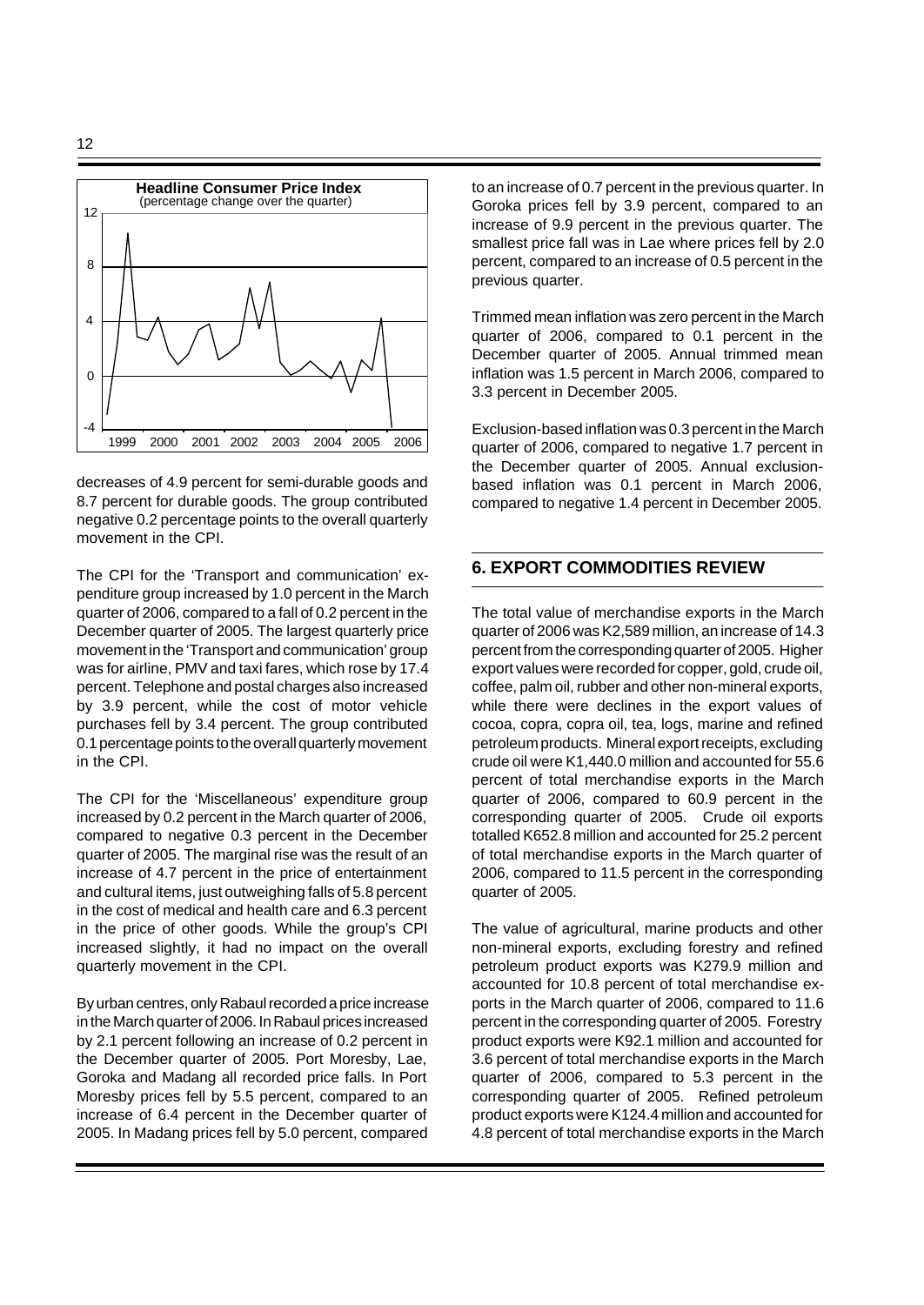quarter of 2006, compared to 10.6 percent in the corresponding quarter of 2005.

The weighted average price of Papua New Guinea's exports increased by 34.3 percent in the March quarter of 2006, compared to the corresponding quarter of 2005. There was a 42.1 percent increase in the weighted average price of mineral exports, with higher kina prices of copper, crude oil and gold. For the agricultural, forestry and marine product exports, the weighted average price declined by 2.9 percent and was attributed to lower kina prices of cocoa, copra, copra oil, palm oil, tea and marine product exports. The lower export prices reflected the appreciation of the kina against the US dollar as international prices increased during the March quarter of 2005.

### **Mineral Exports**

Total mineral export receipts were K2,092.8 million in the March quarter of 2006, compared to K1,641.9 million in the corresponding quarter of 2005. The increase was due to higher export values of copper, crude oil and gold.

The volume of gold exported in the March quarter of 2006 was 13.7 tonnes, a decline of 20.3 percent from the corresponding quarter of 2005. The decline was mainly due to lower production and shipment, combined with wet weather conditions. In addition, an industrial strike by workers at the Porgera mine more than offset higher production from the Lihir mine and commencement of production and export from the Kainantu mine. The higher exports in the same period of 2005 reflected the clearing of 2004 stock levels at the Ok Tedi, Porgera and Tolukuma mines. The average f.o.b. price received for Papua New Guinea's gold exports was K55.6 million per tonne during the March quarter of 2006, an increase of 32.7 percent from the corresponding quarter of 2005. The increase was mainly attributed to higher international prices resulting from increased demand. The average gold price at the London Metal Exchange increased by 28.4 percent to US\$551 per fine ounce in the March quarter of 2006, compared to the corresponding quarter of 2005. The increase was due to higher demand from Asia and North America, as gold-based investments remained attractive and safe to investors after continued lower performance in the US equity markets, due to the weakening of the US dollar against other major currencies. The higher export price more than offset the decline in export volume, resulting in an increase in export receipts by 5.7 percent to K761.9 million from the March quarter of 2005.

The volume of copper exported in the March quarter of 2006 was 46.6 thousand tonnes, a decline of 28.1 percent from the corresponding quarter of 2005. The decline was due to lower production and shipment of copper ore, compared to higher exports from the clearing of 2004 stock levels by the Ok Tedi mine in the same period of 2005. The average f.o.b. price of Papua New Guinea's copper exports was K14,369 per tonne in the March quarter of 2006, an increase of 43.3 percent from the corresponding quarter of 2005, due to higher international prices. The increase in international prices reflected lower stock levels at the London Metal Exchange combined with higher demand from Asia, one of the major copper-consuming regions. The increase in export price more than offset the decline in export volume, resulting in an increase in export receipts of 3.1 percent to K669.6 million from the corresponding quarter of 2005.

The volume of crude oil exported in the March quarter of 2006 was 3,435.9 thousand barrels, an increase of 63.3 percent from the corresponding quarter of 2005. The increase reflected higher extraction rates from the Kutubu and Moran oil fields combined with the commencement of production at the South East Mananda oil project, which more than offset declines from the Gobe Main and South East Gobe oil projects. The average export price of crude oil was K190 per barrel in the March quarter of 2006, an increase of 53.2 percent from the corresponding quarter of 2005, attributed to higher international prices. Higher international prices resulted from the cut to production quota by the Organisation of Petroleum Exporting Countries (OPEC), tension from the continued US lead occupation of Iraq, lower North American oil stocks, increased demand from Asia, strike by oil workers in Venezuela and supply disruptions from a leading Russian oil company. The combined increase in export price and volume resulted in a rise in export receipts by 150.4 percent to K652.8 million from the corresponding quarter of 2005.

Export receipts of refined petroleum products from the Napanapa Oil Refinery declined by 48.3 percent to K124.4 million in the March quarter of 2006, compared to the corresponding period of 2005. The lower export receipt was due to a shift by the petroleum company to reduce the export of lower value products and increase refined petroleum production for domestic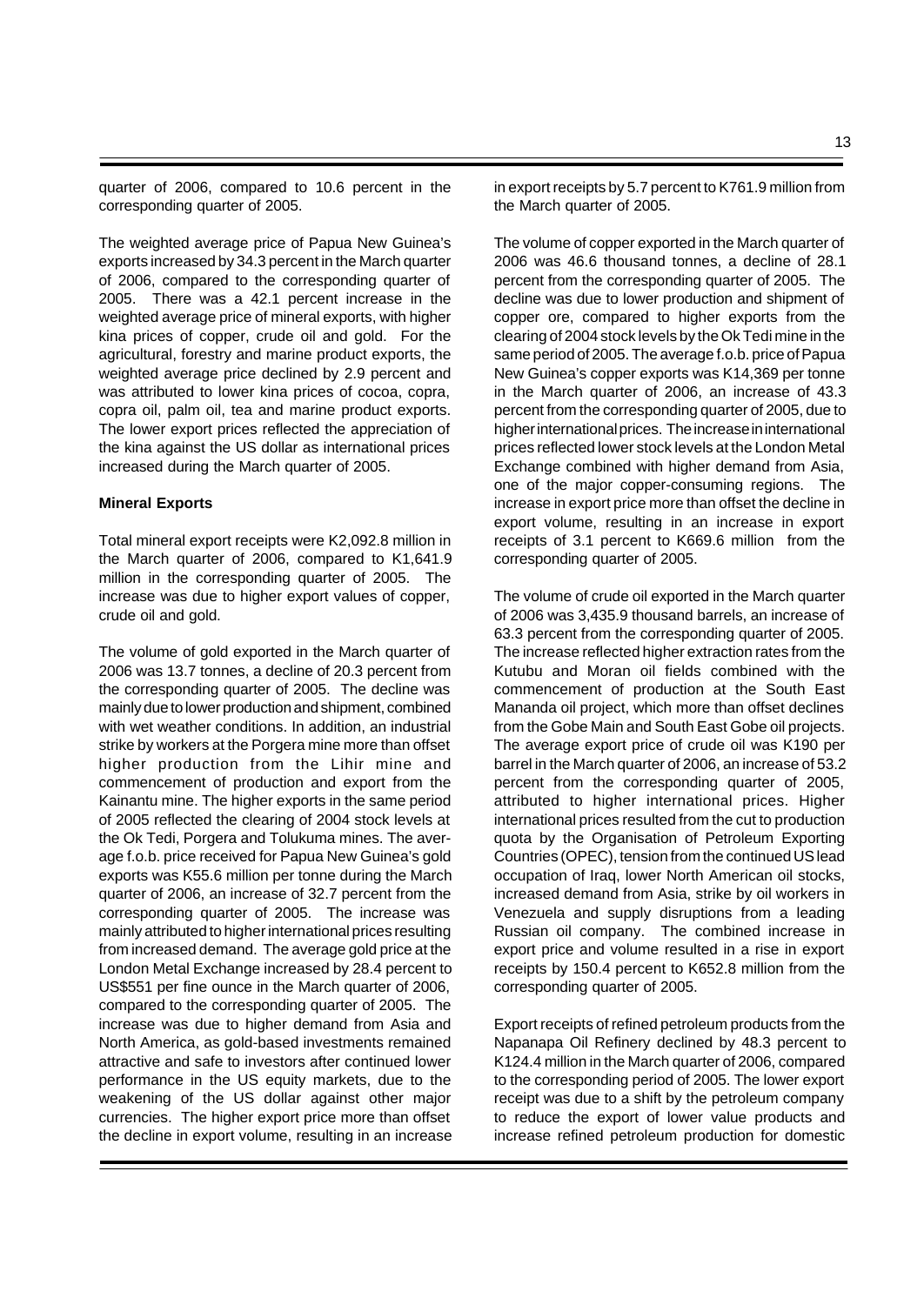use, combined with disruptions to production at the refinery.

#### **Agriculture, Logs and Fisheries Exports**

Export prices of most agricultural export commodities declined in the March quarter of 2006, compared to the corresponding quarter of 2005. Cocoa prices declined by 7.8 percent, copra by 10.5 percent, copra oil by 4.6 percent, palm oil by 6.2 percent and tea by 1.9 percent. Coffee prices increased by 7.7 percent and rubber by 26.5 percent. The average export price of logs was K180 per cubic meter in the March quarter of 2006, an increase of 4.0 percent from the corresponding quarter of 2005. The average export price of marine products declined by 51.3 percent in the March quarter of 2006, from the corresponding period of 2005. The decline in the export price of cocoa, copra, copra oil, palm oil, tea and marine products more than offset the increase in prices of other agricultural and log exports resulting in a 2.9 percent decline in the weighted average price of agricultural, logs and marine product exports. Excluding logs, the weighted average price of agricultural and marine product exports declined by 5.4 percent in the March quarter of 2006, compared to the corresponding period of 2005.

The volume of coffee exported in the March quarter of 2006 was 9,200 tonnes, an increase of 53.3 percent from the corresponding quarter of 2005. The increased production was attributed mainly to a supply response to higher prices and favourable weather conditions in the coffee producing regions. The average export price of coffee was K6,533 per tonne in the March quarter of 2006, an increase of 7.7 percent from the corresponding quarter of 2005. The increase was mainly due to higher international prices attributed to a decline in world supply caused by unfavourable weather conditions in Brazil, the world's major coffee producer. The combined increase in export price and volume resulted in export receipts of K60.1 million, an increase of 65.1 percent from the corresponding quarter of 2005.

The volume of cocoa exported in the March quarter of 2006 was 8,200 tonnes, a decline of 4.7 percent from the corresponding quarter of 2005. The outcome was attributed to lower production as a result of unfavourable weather conditions in the major cocoa producing regions. The average export price of cocoa was K4,537 per tonne in the March quarter of 2006, a decline of 7.8 percent from the corresponding quarter

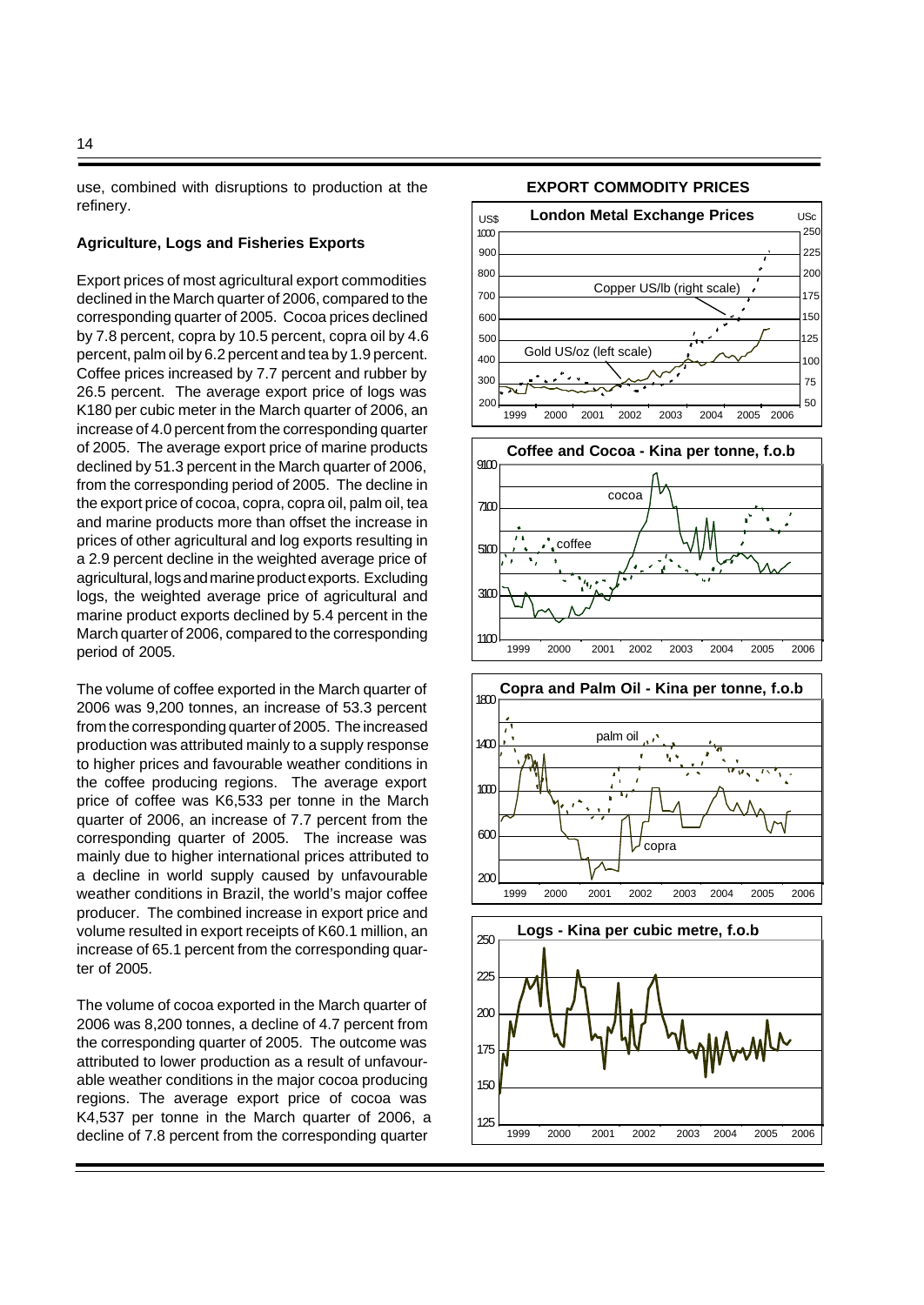of 2005. This was due to lower international prices, resulting from higher supply in the world market reflecting increased production from countries in Africa, mainly the Ivory Coast, Latin America and Asia. The combined decline in the export price and volume resulted in an export value of K37.2 million, a decrease of 12.1 percent from the corresponding quarter of 2005.

The volume of copra exported in the March quarter of 2006 was 1,600 tonnes, a significant decline of 80.0 percent from the corresponding quarter of 2005. The decline was due to more copra sold to the two domestic copra oil mills. The average export price of copra was K750 per tonne in the March quarter of 2006, a decline of 10.5 percent from the corresponding quarter of 2005. This was mainly due to lower international prices resulting from higher supply in the world market, reflecting increased production from the Philippines and Indonesia, the world's major copra producers. The combined decreases in export price and volume resulted in an export value of K1.2 million, a significant decline of 82.1 percent from the corresponding quarter of 2005.

The volume of copra oil exported in the March quarter of 2006 was 12,100 tonnes, an increase of 4.3 percent from the corresponding quarter of 2005. The increase reflected higher quantities of copra sold to the two domestic copra mills for processing. The average export price of copra oil was K1,587 per tonne in the March quarter of 2006, a decline of 4.6 percent from the corresponding quarter of 2005. The decline was mainly attributed to lower international prices resulting from higher world supply due to increased copra production from the Philippines and Indonesia, two of the world's major copra producers. The increase in export volume more than offset the decrease in export price resulting in an export value of K19.2 million, a decline of 0.5 percent from the corresponding quarter of 2005.

The volume of palm oil exported in the March quarter of 2006 was 73,600 tonnes, an increase of 14.6 percent from the corresponding quarter of 2005. The outcome was due to higher production, attributed to favourable weather conditions in the palm oil producing regions. The average export price of palm oil was K1,092 per tonne in the March quarter of 2006, a decline of 6.2 percent from the corresponding quarter of 2005. This was due to the appreciation of the kina against the US dollar as international prices increased.

The increase was the result of lower production from Malaysia and Indonesia, two of the world's leading producers. The increase in export volume more than offset the decline in export price, resulting in an export value of K80.4 million, an increase of 7.6 percent from the corresponding period of 2005.

The volume of tea exported in the March quarter of 2006 was 1,800 tonnes, the same as in the corresponding quarter of 2005, reflecting favourable weather conditions in the major producing regions. The average export price of tea was K2,889 per tonne in the March quarter of 2006, a decline of 1.9 percent from the corresponding quarter of 2005. The level of export volume more than offset the fall in export price resulting in an export value of K5.2 million, a decline of 1.9 percent from the corresponding quarter of 2005.

The volume of rubber exported in the March quarter of 2006 was 1,000 tonnes, a decline of 9.1 percent from the corresponding quarter of 2005. The decline was mainly attributed to unfavourable weather conditions in the rubber producing regions. The average export price was K4,600 per tonne in the March quarter of 2006, an increase of 26.5 percent from the corresponding period of 2005, due to higher international prices as a result of lower supply in the world market. The rise in export price more than offset the decline in export volume resulting in an export value of K4.6 million, an increase of 15.0 percent from the corresponding quarter of 2005.

The volume of logs exported in the March quarter of 2006 was 472 thousand cubic meters, a decline of 22.4 percent from the corresponding quarter of 2005. This was mainly due to lower production and shipment of logs from the major logging projects as a result of unfavourable weather conditions. The average export price of logs was K180 per cubic meter in the March quarter of 2006, an increase of 4.0 percent from the corresponding quarter of 2005. The increase was attributed to higher international prices, reflecting lower supply of tropical hardwoods in the world market. The increase in export price more than offset the fall in export volume, resulting in an export value of K84.9 million, a decline of 19.3 percent from the corresponding period of 2005.

The value of marine products exported in the March quarter of 2006 was K7.5 million, a decline of 51.3 percent from the corresponding quarter of 2005. This resulted from a decline in export price, as the level of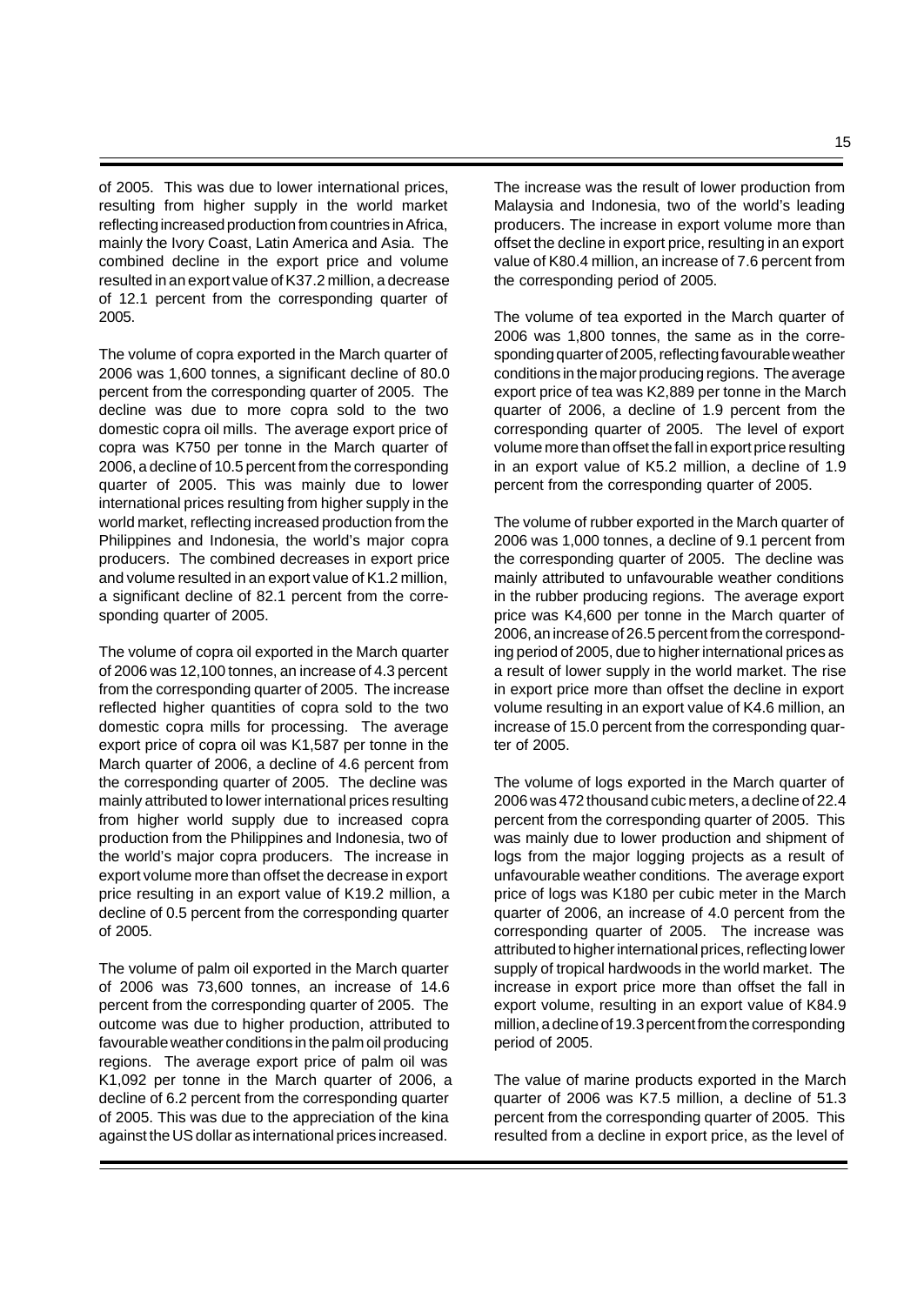export volume remained unchanged.

# **7. BALANCE OF PAYMENTS**

The overall deficit in the balance of payments was K17 million in the March quarter of 2006, compared to a deficit of K255 million in the corresponding period of 2005. The lower deficit resulted from a surplus in the current account and a lower deficit in the capital and financial accounts.

The surplus in the current account was attributed mainly to a higher trade surplus and lower net service payments, which more than offset higher net income and net transfer payments. The lower deficit in the capital and financial accounts reflected increased net inflow of direct and portfolio investments, which more than offset a build-up in foreign currency account balances of the mineral companies combined with net loan repayments by both the Government and private sectors. In the March quarter of 2006, the kina appreciated against all the currencies of Papua New Guinea's major trading partners, compared to the corresponding period in 2005.

The trade account recorded a surplus of K1,323 million in the March quarter of 2006, a significant increase of 62.5 percent from the corresponding quarter in 2005. The higher surplus was the result of an increase in exports, combined with a decline in imports. The value of merchandise exports in the March quarter of 2006 was K2,589 million, an increase of 14.3 percent from the corresponding period of 2005. This was attributed to higher values of gold, copper, crude oil, coffee, palm oil, rubber and other non-mineral exports.

The value of merchandise imports in the March quarter of 2006 was K1,266 million, a decline of 12.7 percent from the corresponding period in 2005. This was due to lower values of general and mining sector imports, which more than offset an increase in imports by the petroleum sector. General imports were K918 million in the March quarter of 2006, a decline of 17.7 percent from the corresponding period of 2005. Imports by the mining sector were K233 million in the March quarter of 2006, a decline of 11.1 percent from the corresponding period of 2005, mainly reflecting lower capital expenditure by all mining projects with the exception of the



4 The dotted vertical lines indicate a break in series from 2002. See "For the Record" in the March 2002 QEB on page 29.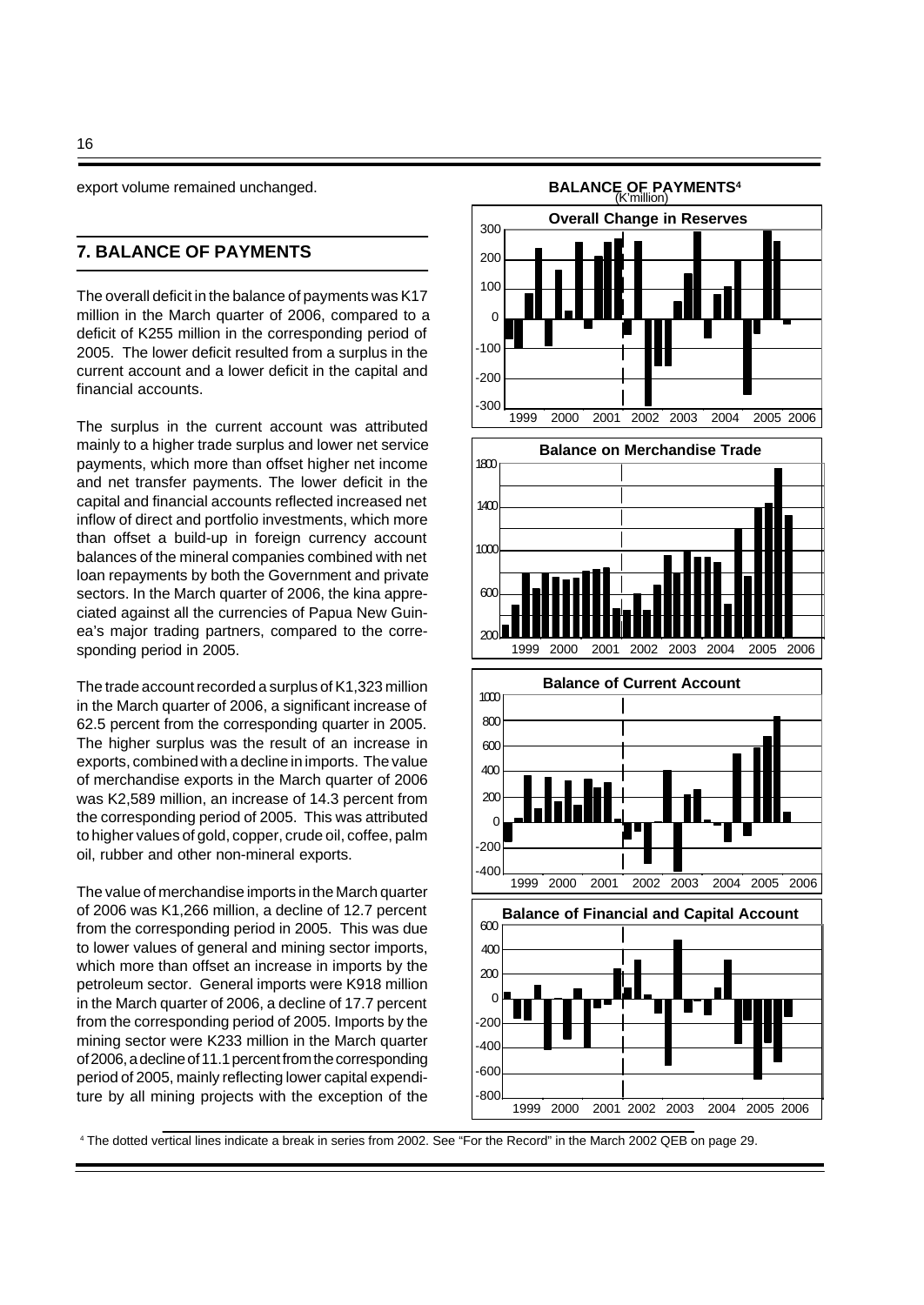Kainantu gold mine. Imports by the petroleum sector were K115 million in the March quarter of 2006, an increase of 55.4 percent from the corresponding period of 2005. The increase was due to higher capital expenditure associated with exploration activities in the petroleum sector due to the natural depletion of oil reserves in the existing oil fields.

The deficit in the services account was K653 million in the March quarter of 2006, a decline of 12.8 percent from the corresponding period of 2005. The lower deficit was due to declines in payments relating to transportation, travel, education, insurance, computer and information services, other business services and construction services, which more than offset higher service receipts by resident companies.

The deficit in the income account was K564 million in the March quarter of 2006, an increase of 25.6 percent from the corresponding period of 2005. The higher deficit was mainly due to increased dividend payments by resident companies, which more than offset higher income receipts.

The deficit in the transfers account was K23 million in the March quarter of 2006, compared to a surplus of K285 million in the corresponding period of 2005. The deficit was due to lower receipts from gifts and grants, family maintenance, tax and licensing fees combined with higher net transfer payments for family maintenance, tax and licensing fees.

As a result of these developments in the trade, services, income and transfers accounts, the current account recorded a surplus of K83 million in the March quarter of 2006, compared to a deficit of K99 million in the corresponding period of 2005.

The capital account recorded no transactions during the March quarter of 2006, the same as in the corresponding period of 2005.

The financial account recorded a net outflow of K143 million in the March quarter of 2006, compared to a net outflow of K174 million in the corresponding period of 2005. This outcome was due to net outflows of other investment totalling K429 million and mainly reflected net loan repayments by mineral companies and the Government, combined with a build-up in foreign currency account balances of mineral companies. These more than offset net inflows of direct and portfolio investments, reflecting share placement by a

mining company to raise funds for on-going development work as well as refinancing of a new mine, and the purchase of equity interests in various petroleum projects by a petroleum company, respectively.

The level of gross foreign exchange reserves at the end of March 2006 was K2,299.5 (US\$757.1) million, sufficient for 5.5 months of total and 7.5 months of non-mineral import covers.

# **8. MONETARY DEVELOPMENTS**

### **LIQUIDITY AND INTEREST RATES**

The Bank of Papua New Guinea maintained a neutral monetary policy stance during the March quarter of 2006 by keeping the KFR unchanged at 6.0 percent. The dealing margins for the Repurchase Agreements (Repos) were also maintained at 300 basis points on both the buy and sell sides of the KFR during the same period. However, domestic interest rates trended downwards as a result of high liquidity in the banking system and lower issuance of Treasury bills following the restructuring of Government's domestic debt from short to longer term maturities. Interest rates on Treasury bills declined across all maturities. The 91 day rate declined from 3.84 percent to 1.99 percent, the 182-day rate from 4.91 percent to 3.13 percent and the 364-day rate from 5.69 percent to 4.55 percent during the period. At the Central Bank Bill (CBB) auction, the 28-day CBB rate declined from 2.99 percent to 2.94 percent. The weighted average deposit rates quoted on wholesale deposits (K500,000 and above) recorded a mixed trend. Between the end of December 2005 and March 2006, the 30 days deposit rate decreased from 0.82 percent to 0.52 percent, 60 days rate declined from 0.95 percent to 0.52 percent, and the 90 days from 1.45 percent to 1.40 percent, whilst 180 days rate increased from 2.18 percent to 3.03 percent.

The Bank continued to utilise Open Market Operation (OMO) instruments in the conduct of monetary policy over the March quarter of 2006. The Bank mainly used CBBs and reverse repos to diffuse the excess liquidity and stabilise domestic interest rates. Trading in the inter-bank market was active due to the uneven distribution of liquidity among banks. There was no repo transaction during the period. The Cash Reserve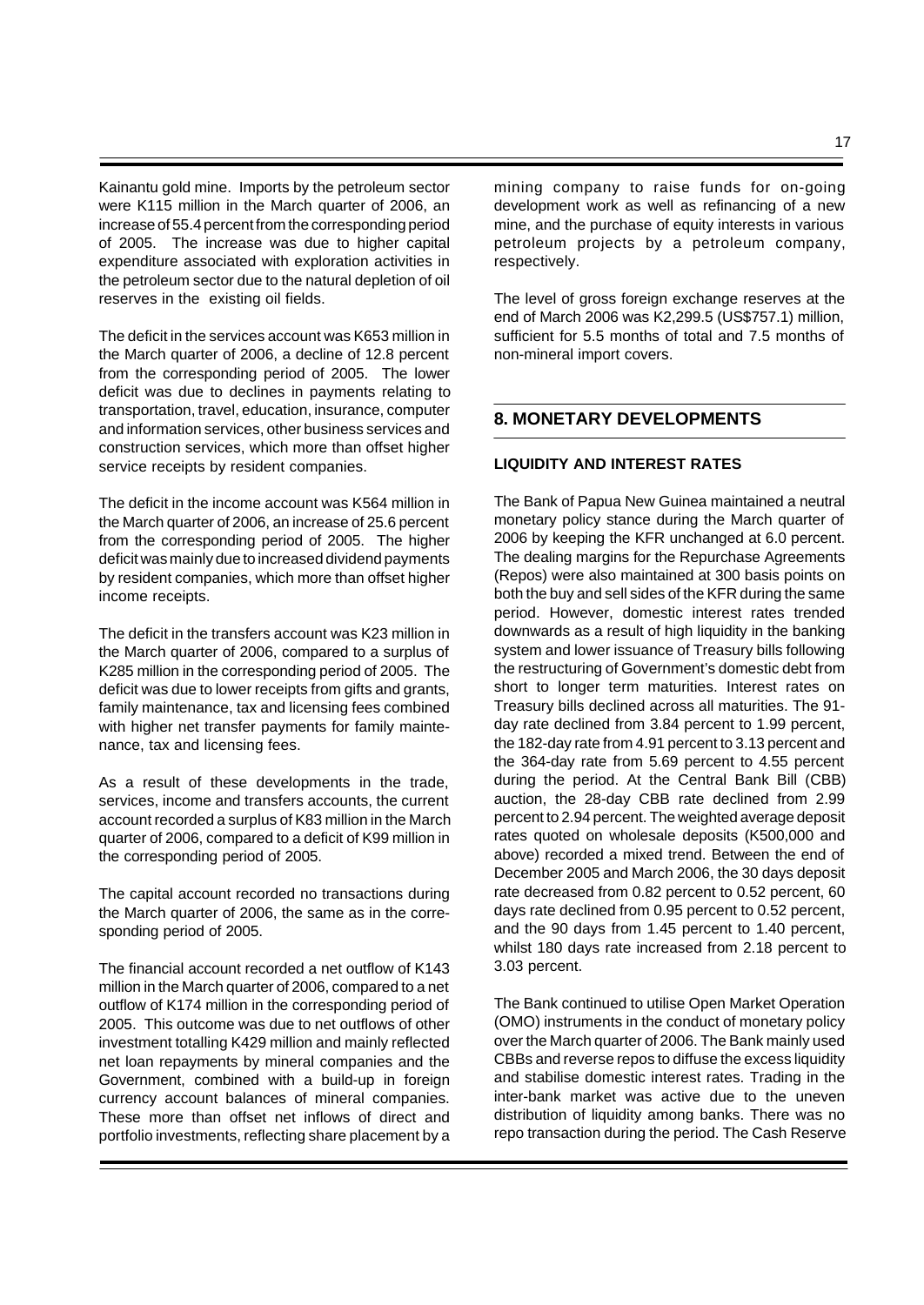



Requirement (CRR) and Minimum Liquid Assets Ratio (MLAR) were maintained at 3.0 percent and 25.0 percent, respectively, over the March quarter.

Average liquid assets held by commercial banks decreased by 1.9 percent in the March quarter of 2006, following an increase of 4.1 percent in the December quarter of 2005. Commercial banks continued to hold the majority of their liquid assets in the form of Government securities and CBBs.

The weighted average interest rate on total loans extended by commercial banks increased from 10.7 percent to 11.3 percent, whilst the weighted average interest rate on total deposits remained at around 0.8 percent between December 2005 and March 2006. The commercial banks maintained their Indicator Lending Rates (ILR) with a spread of 9.45 to 10.70 percent.

## **MONEY SUPPLY**

The average level of broad money supply (M3\*) increased by 3.8 percent in the first quarter of 2006, compared to an increase of 8.6 percent in the December quarter of 2005. The outcome was due to an increase of 6.5 percent in average net credit to the private sector, official entities and non-monetary financial institutions and 0.5 percent in average net foreign assets of the banking system. These more than offset a decline of 18.7 percent in average net credit to the Government. The decline in average net credit to the Government was mainly due to a significant increase in Government deposits with the Central Bank. Domestic credit outstanding, excluding advances to the Central Government and outstanding loan under the Government's Agricultural export commodity price support scheme increased by 6.4 percent in the March quarter of 2006, compared to the December quarter of 2005. The average level of monetary base fell by 1.9 percent over the first quarter of 2006, compared to an increase of 3.7 percent in the December quarter of 2005. The decline reflected the lower average level of commercial banks' deposits with the Bank of PNG and a decline in currency in circulation.

Net credit to the Government increased by 28.1 percent in the first quarter of 2006, compared to a decline of 37.4 percent in the December quarter of 2005. The increase was due to higher holdings of Government securities by both the commercial banks and Bank of PNG, lower deposits and the utilisation of the Temporary Advance Facility (TAF) at the Bank of PNG. Net foreign assets of the banking system declined by K146.0 million as a result of decreases of K18.3 million and K127.7 million in net foreign assets of the Central Bank and commercial banks, respectively.

The average level of narrow money supply (M1\*) increased by 0.4 percent in the March quarter of 2006, compared to 8.3 percent in the December quarter of 2005. The increase was due to growth in demand deposits. The average level of quasi money increased by 9.7 percent during the March quarter of 2006 as a result of an increase in term deposits, which more than offset a decline in savings deposits.

The average level of deposit base of the commercial banks increased by 4.0 percent in the March quarter of 2006 to K4,716.3 million, from K4,535.9 million in the December quarter of 2005. This represents an annualised growth rate of 16.9 percent.

### **LENDING**

During the March quarter of 2006, total domestic credit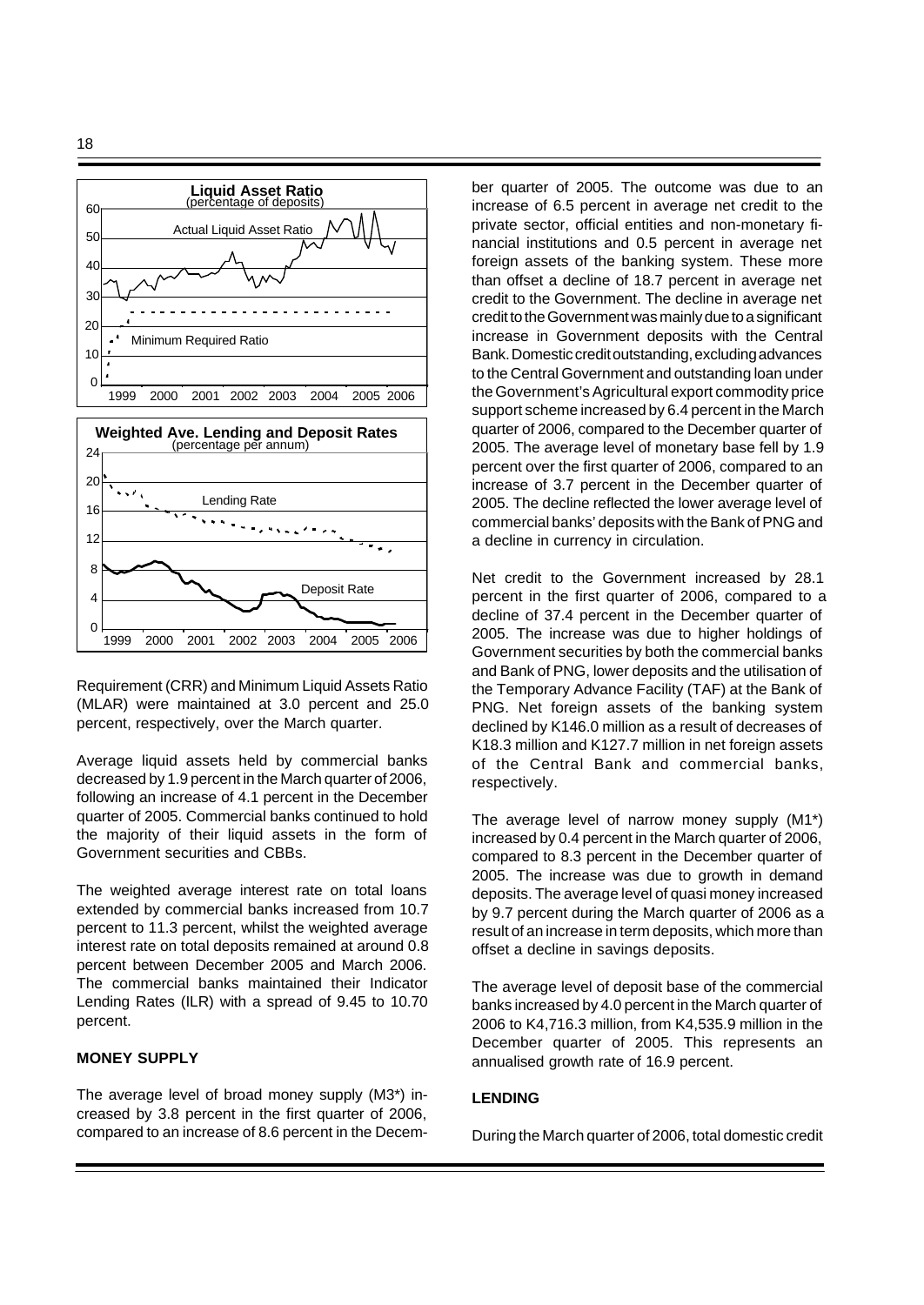

1999 2000 2001 2002 2003 2004 2005 2006

 $300$ 

extended by the banking system to the private sector, official entities and non-monetary financial institutions increased by K113.5 million to K1,940.5 million, compared to an increase of K108.2 million during the corresponding quarter of 2005. Lending to the private sector and official entities increased by K131.5 million and K1.0 million, respectively, while lending to the non-monetary financial institutions decreased by K19.1 million. The growth in lending to the private sector was mainly to the manufacturing, transport and communication, building and construction and the private household sectors. Loan repayments from non-monetary financial institutions resulted in a decline in lending to that sector. There were no repayments under the price support schemes, whilst the Small Scale Business Credit Facility (SSBCF) was formally closed in March 2006. The annualised growth in domestic credit, excluding the Central Government and advances under the price support schemes was 28.1 percent in the first quarter of 2006. Foreign currency lending to the private sector and official entities was 6.3 percent of total lending to these sectors, compared to 5.9 percent in December 2005, with kina lending accounting for the remainder.

The utilisation of credit is a fair indicator of the level of efficiency at which the private sector is able to draw down committed funds to fund their operations. The measure adopted by the Central Bank is the ratio of total credit outstanding to total commitments outstanding to the private sector, official entities and non-monetary financial institutions. A higher utilisation rate indicates that firms are more efficient in drawing down funds and minimising commitment fees. Commitments include call and term lending and exclude any other contingent items. The utilisation rate, quarter on quarter, was 82.8 percent in March 2006, compared to 82.1 percent in December 2005. The increase in the rate of utilisation reflects the draw down of committed funds.

# **9. PUBLIC FINANCE**

Preliminary estimates of the fiscal operations of the National Government over the three months to March 2006 showed an overall deficit of K30.6 million, compared to a surplus of K128.3 million in the corresponding period of 2005, and represents 0.2 percent of nominal GDP. The deficit resulted from higher expenditure, which more than offset an increase in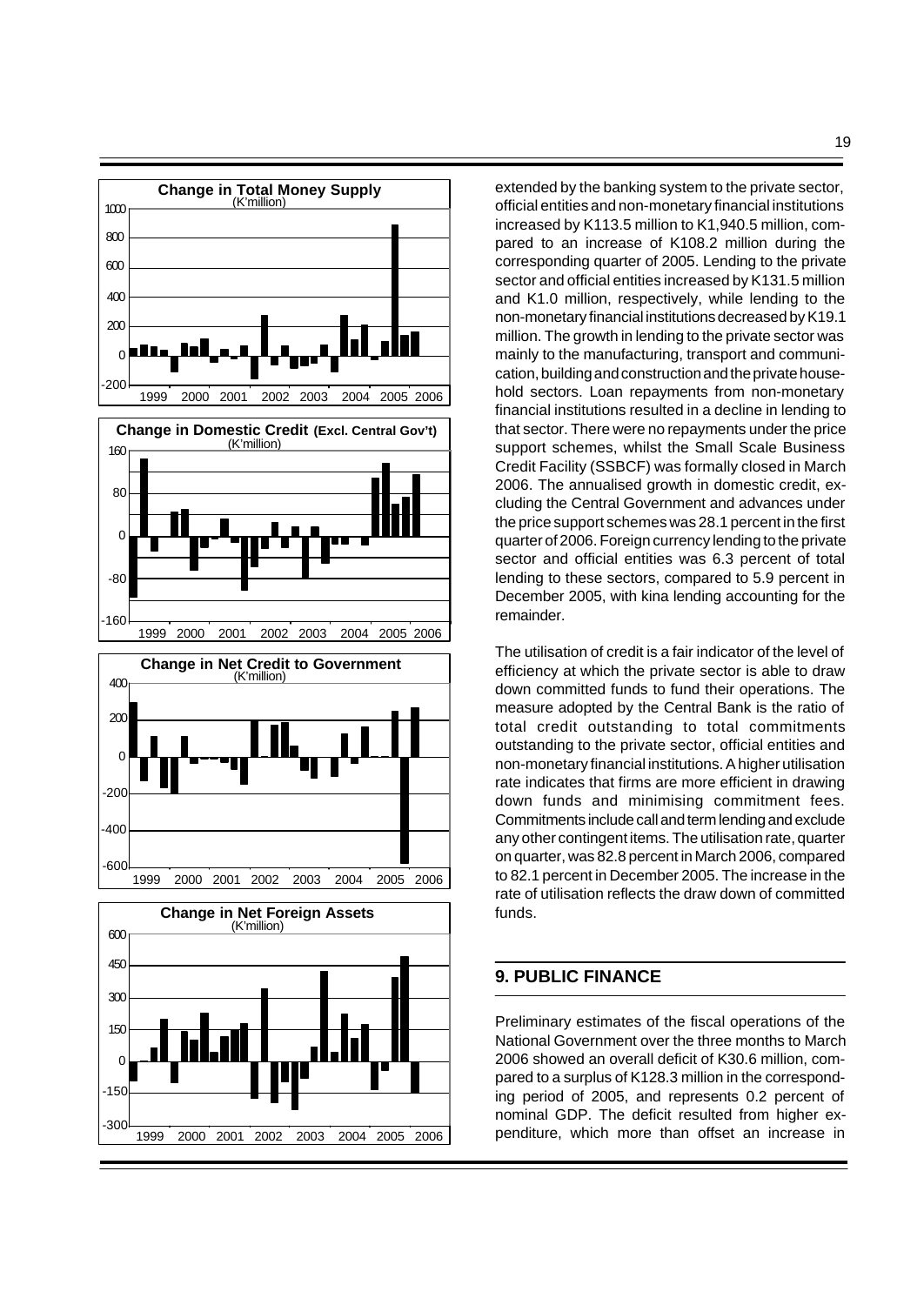



#### revenue.

Total revenue, including grants during the March quarter of 2006 was K713.3 million, 4.3 percent higher than the receipts collected in the corresponding period of 2005, and represents 15.1 percent of the budgeted revenue.

Total tax revenue amounted to K674.8 million, 4.6 percent higher than the receipts collected during the same period in 2005, and represents 19.6 percent of the budgeted tax receipts for 2006. Direct tax receipts totalled K390.3 million, K26.6 million lower than the receipts collected during the corresponding period in 2005, and represents 15.8 percent of the budgeted amount. The decline was mainly due to lower company tax receipts, which more than offset higher personal income and other direct tax receipts. The fall in company tax receipts reflected lower collections in mining and petroleum taxes. The increase in personal income tax receipts reflected payment of employment entitlements by a mining company and arrears by the Government. The increase in other direct taxes was

due to higher stamp duty collections and dividend withholding tax receipts.

Indirect tax receipts was K284.5 million, 24.6 percent higher than in the corresponding period in 2005, and represents 29.1 percent of the budgeted receipts for 2006. The increase reflected higher Goods and Services Tax (GST), excise, export and import duty, which more than offset lower receipts for other indirect taxes. The increase in GST was due to improved collections in the provinces. The higher excise duties was related to the transfer of excise collected on fuels from import excise to domestic excise collections. The decline in other indirect tax receipts reflected lower mining levy.

Total non-tax revenue amounted to K38.5 million, K0.5 million lower than the amount collected in the corresponding period of 2005, and represents 12.9 percent of the budgeted amount for 2006. The decline mainly reflected lower receipts from services provided by Government Departments. Foreign grants were not recorded for the March quarter of 2006 due to nonreporting.

Total expenditure over the three months to March 2006 was K743.9 million, 33.8 percent higher than in the corresponding period of 2005, and represents 15.4 percent of the budgeted expenditure for 2006.

Recurrent expenditure over the first quarter of 2006 was K617.8 million, 24.3 percent higher than during the corresponding period of 2005, and represents 19.7 percent of the 2006 budgeted appropriation. The increase resulted from the growth in National and Provincial Government expenditures combined with higher interest payments and grants to statutory authorities. The National Departmental recurrent expenditure totalled K297.6 million, 9.9 percent higher than the amount spent during the corresponding period of 2005, and represents 17.6 percent of the budgeted appropriation. The increase reflects higher salaries and wages and high payments of other goods and services, including education subsidies, arrear payments and court orders. Provincial Government recurrent expenditure was K152.7 million, 10.5 percent higher than the expenditure level during the same period in 2005, and represents 20.5 percent of the budgeted amount. The higher Provincial Government expenditure resulted from the disbursement of administrative and conditional grants combined with grants to the Autonomous Bougainville Government. Interest payments totalled K115.3 million, K73.8 million higher